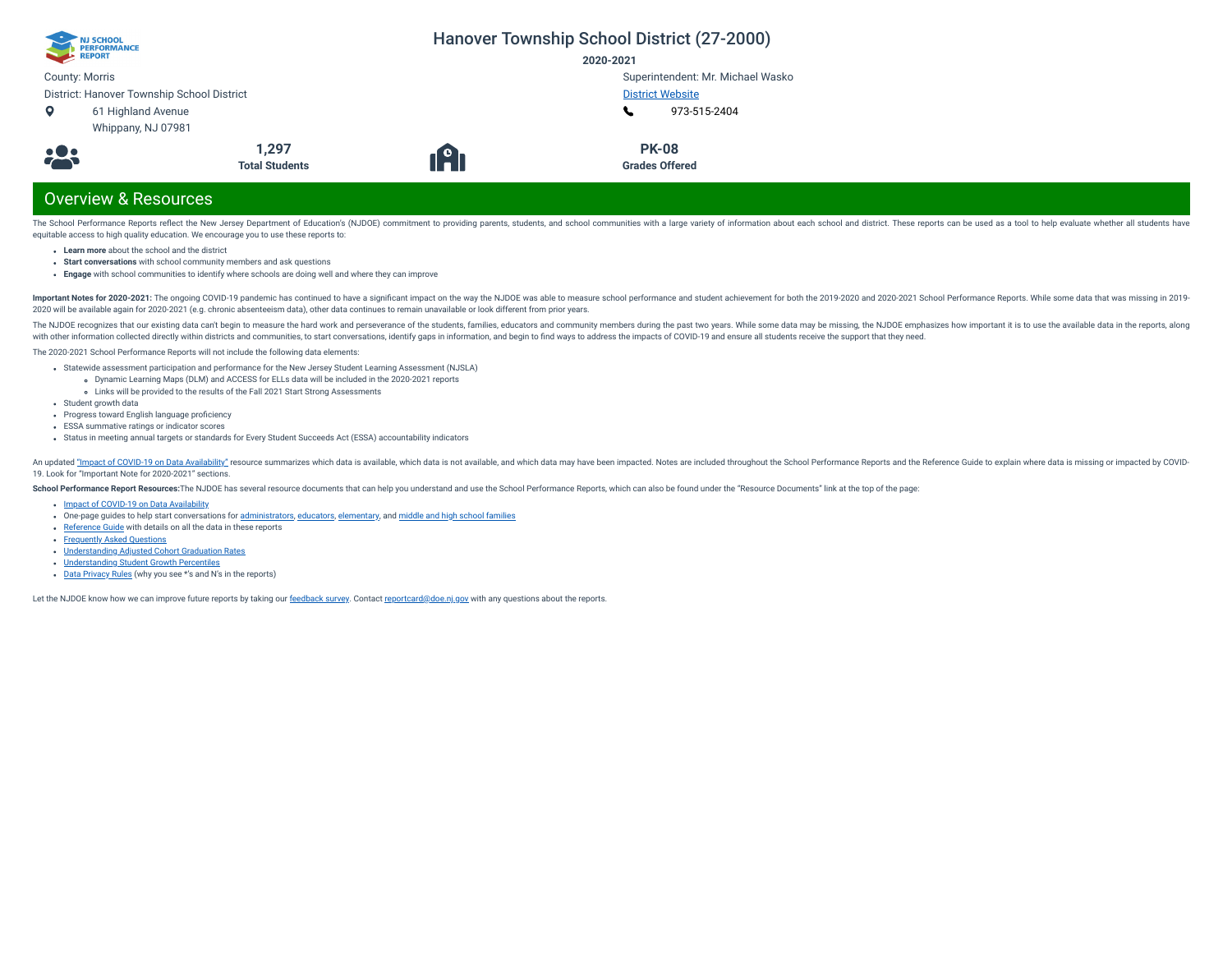

#### **Report Key:**

**\*** Data is not displayed in order to protect student privacy **\*\*** Accountability calculations require 20 or more students **N** No Data is available to display **†** This indicates a table specic note,see note below table

# Overview & Resources

## **District Contact Information**

This table contains contact information including superintendent name, address, phone number, email address, and social media information, if provided.

| <b>Type</b>         | <b>Contact Information</b>             |
|---------------------|----------------------------------------|
| County              | Morris                                 |
| <b>District</b>     | Hanover Township School District       |
| Superintendent Name | Mr. Michael Wasko                      |
| Address             | 61 Highland Avenue, Whippany, NJ 07981 |
| Phone Number        | 973-515-2404                           |
| Email Address       | michael.wasko@hanovertwpschools.org    |
| Website             | www.hanovertwpschools.com              |
| Twitter             | https://twitter.com/HTPS_NJ            |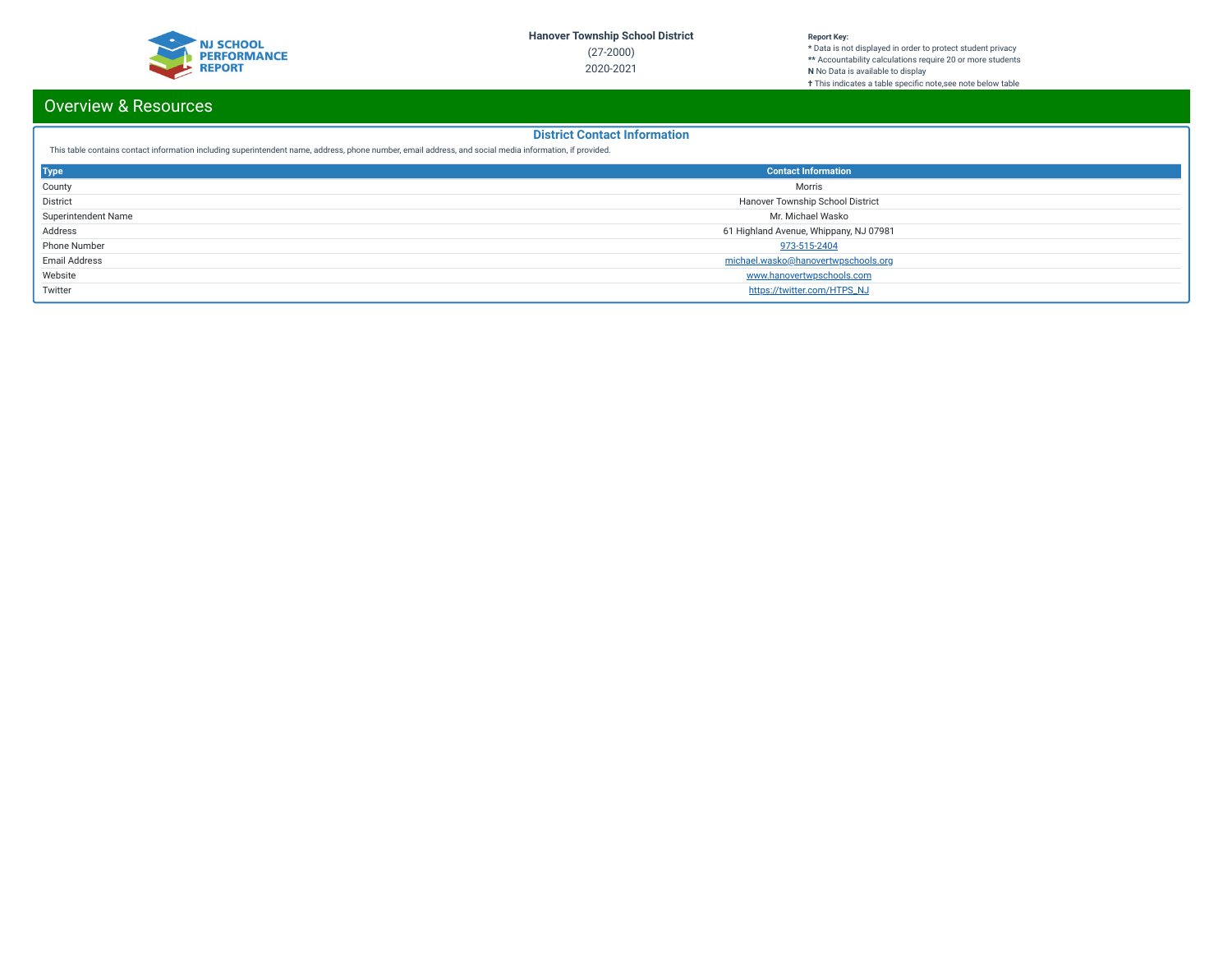

**\*** Data is not displayed in order to protect student privacy **\*\*** Accountability calculations require 20 or more students **N** No Data is available to display **†** This indicates a table specic note,see note below table

# Overview & Resources

**Schools in this District**

| Click on a school name below to access the detailed school-level report for each school. |  |
|------------------------------------------------------------------------------------------|--|
|------------------------------------------------------------------------------------------|--|

| <b>School Name</b>            | <b>Grades Offered</b> |
|-------------------------------|-----------------------|
| <b>Bee Meadow School</b>      | <b>PK-05</b>          |
| <b>Memorial Junior School</b> | 06-08                 |
| <b>Mountview Road School</b>  | KG-05                 |
| <b>Salem Drive School</b>     | KG-05                 |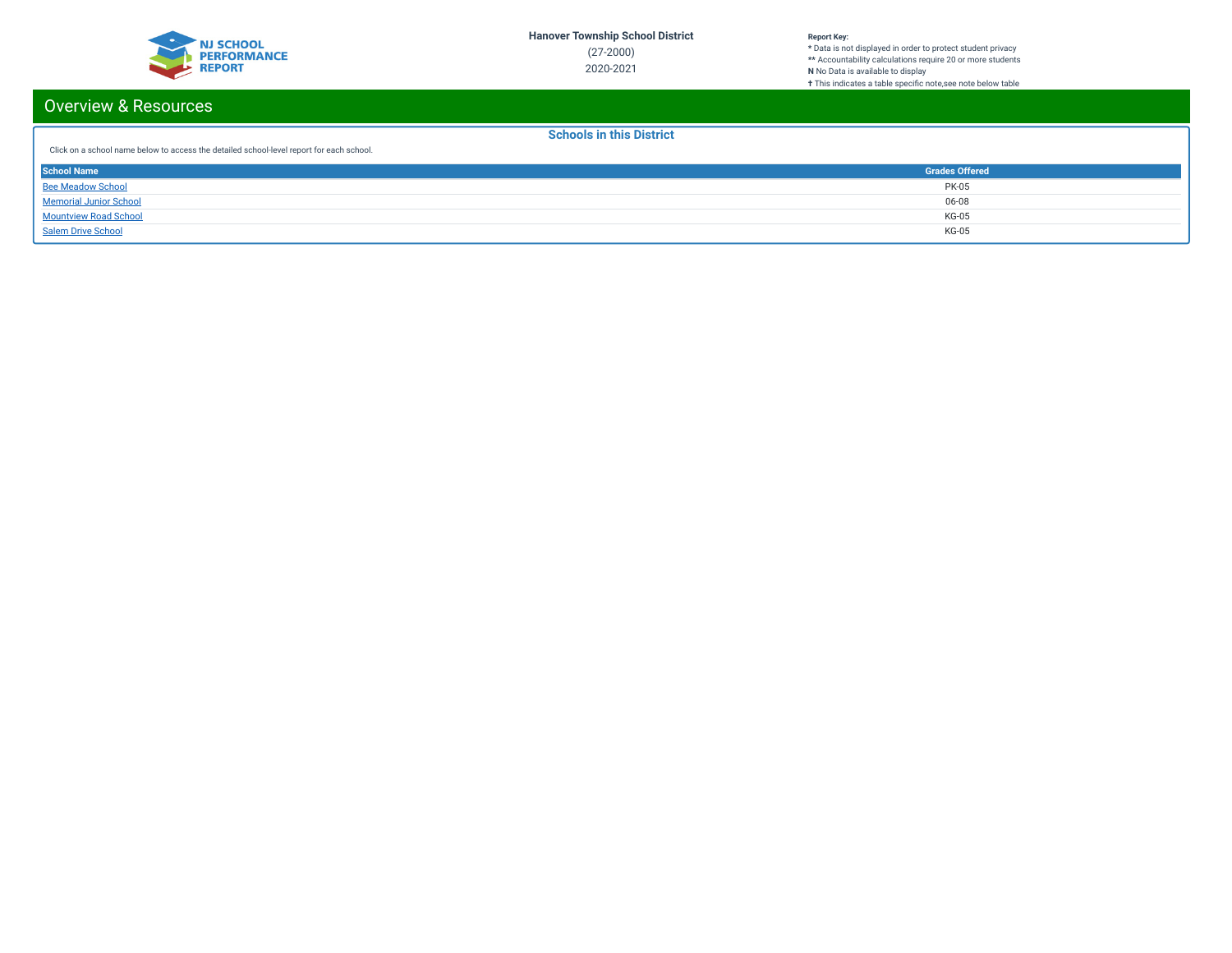

#### **Report Key:**

**\*** Data is not displayed in order to protect student privacy **\*\*** Accountability calculations require 20 or more students **N** No Data is available to display **†** This indicates a table specific note, see note below table

# Demographics

Enrollment data reflects enrollment reported at the end of the school year and only includes students attending the school. Students that attend programs outside of the district are not included in enrollment counts and pe

## **Enrollment Trends by Grade**

This table shows the number of students enrolled by grade for the past three school years. Any students enrolled outside of the grades offered will be included in the total enrollment.

| Grade          | 2018-19 | 2019-20 | 2020-21 |
|----------------|---------|---------|---------|
| PK             | 25      | 21      | 22      |
| KG             | 132     | 127     | 121     |
| 1              | 121     | 133     | 130     |
| $\mathfrak{p}$ | 156     | 120     | 132     |
| 3              | 150     | 154     | 118     |
| $\overline{4}$ | 153     | 155     | 155     |
| 5              | 164     | 155     | 155     |
| 6              | 148     | 162     | 153     |
| 7              | 163     | 151     | 163     |
| 8              | 170     | 164     | 148     |
| Total          | 1,382   | 1,342   | 1,297   |

## **Enrollment Trends by Student Group**

This table shows the percentage of students by student group for the past three school years. Note that 2019-20 is the first year that data was collected for non-binary/undesignated gender and, as a result, the 2019-20 and 2020-21 data may not be a true representation of the student population. Additionally, to protect student privacy, gender percentages for 2019-20 are rounded to the nearest 0.5 and percentages for 2020-21 may show a range, depending on the overall school population size.

| <b>Student Group</b>                | 2018-19 | 2019-20 | 2020-21    |
|-------------------------------------|---------|---------|------------|
| Female                              | 48.9%   | 48.0%   | 48.0%      |
| Male                                | 51.1%   | 52.0%   | 52.0%      |
| Non-Binary/Undesignated Gender      |         | 1%      | $\leq 1\%$ |
| Economically Disadvantaged Students | 1.4%    | 2.7%    | 2.5%       |
| Students with Disabilities          | 19.7%   | 20.0%   | 19.5%      |
| <b>English Learners</b>             | 2.3%    | 2.8%    | 3.6%       |
| <b>Homeless Students</b>            | 0.0%    | 0.2%    | 0.2%       |
| <b>Students in Foster Care</b>      | 0.0%    | 0.0%    | 0.0%       |
| Military-Connected Students         | 0.0%    | 0.0%    | 0.0%       |
| <b>Migrant Students</b>             | 0.0%    | 0.0%    | 0.0%       |

## **Enrollment by Racial and Ethnic Group**

This table shows the percentage of students by racial and ethnic group for the past three school years.

| <b>Racial And Ethnic Group</b>      | 2018-19 | 2019-20 | 2020-21 |
|-------------------------------------|---------|---------|---------|
| White                               | 66.0%   | 66.3%   | 66.7%   |
| Hispanic                            | 11.7%   | 11.3%   | 11.5%   |
| <b>Black or African American</b>    | 2.0%    | 1.9%    | 1.8%    |
| Asian                               | 13.7%   | 14.1%   | 12.8%   |
| Native Hawaiian or Pacific Islander | 0.0%    | 0.0%    | 0.0%    |
| American Indian or Alaska Native    | 0.0%    | 0.1%    | 0.1%    |
| Two Or More Races                   | 6.6%    | 6.4%    | 7.0%    |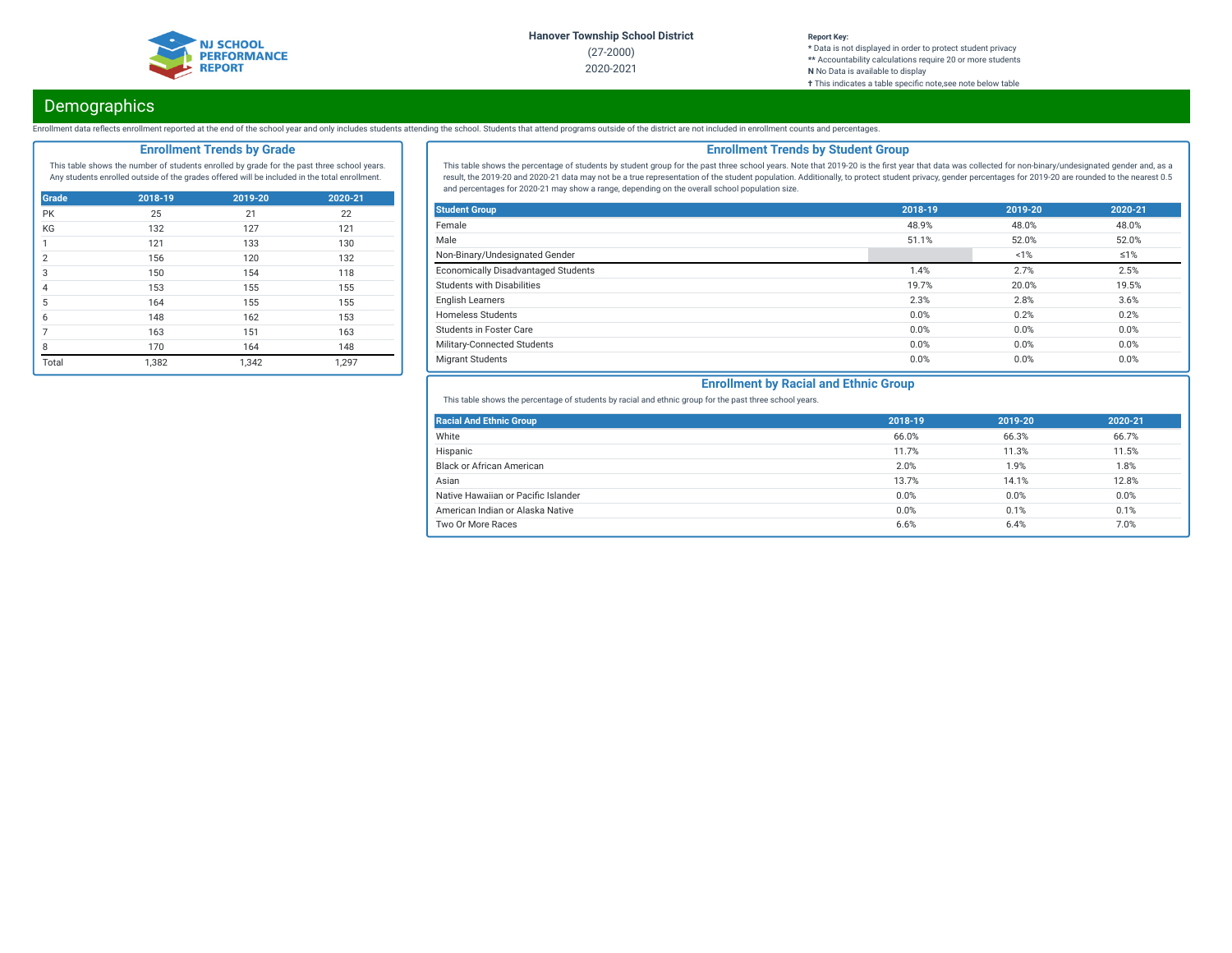

**\*** Data is not displayed in order to protect student privacy **\*\*** Accountability calculations require 20 or more students **N** No Data is available to display **†** This indicates a table specific note, see note below table

# **Demographics**

Enrollment data reflects enrollment reported at the end of the school year and only includes students attending the school. Students that attend programs outside of the district are not included in enrollment counts and pe

| <b>Enrollment Trends by Full / Half Day PK and KG</b>                                                                                     |         |         |         |  |  |
|-------------------------------------------------------------------------------------------------------------------------------------------|---------|---------|---------|--|--|
| This table shows number of students in full day and half day Pre-Kindergarten (PK) and Kindergarten (KG) for the past three school years. |         |         |         |  |  |
| Grade                                                                                                                                     | 2018-19 | 2019-20 | 2020-21 |  |  |
| PK - Half Day                                                                                                                             |         |         |         |  |  |
| PK - Full Day                                                                                                                             |         |         |         |  |  |
| KG - Half Day                                                                                                                             |         |         |         |  |  |
| KG - Full Day                                                                                                                             | 132     | 127     | 121     |  |  |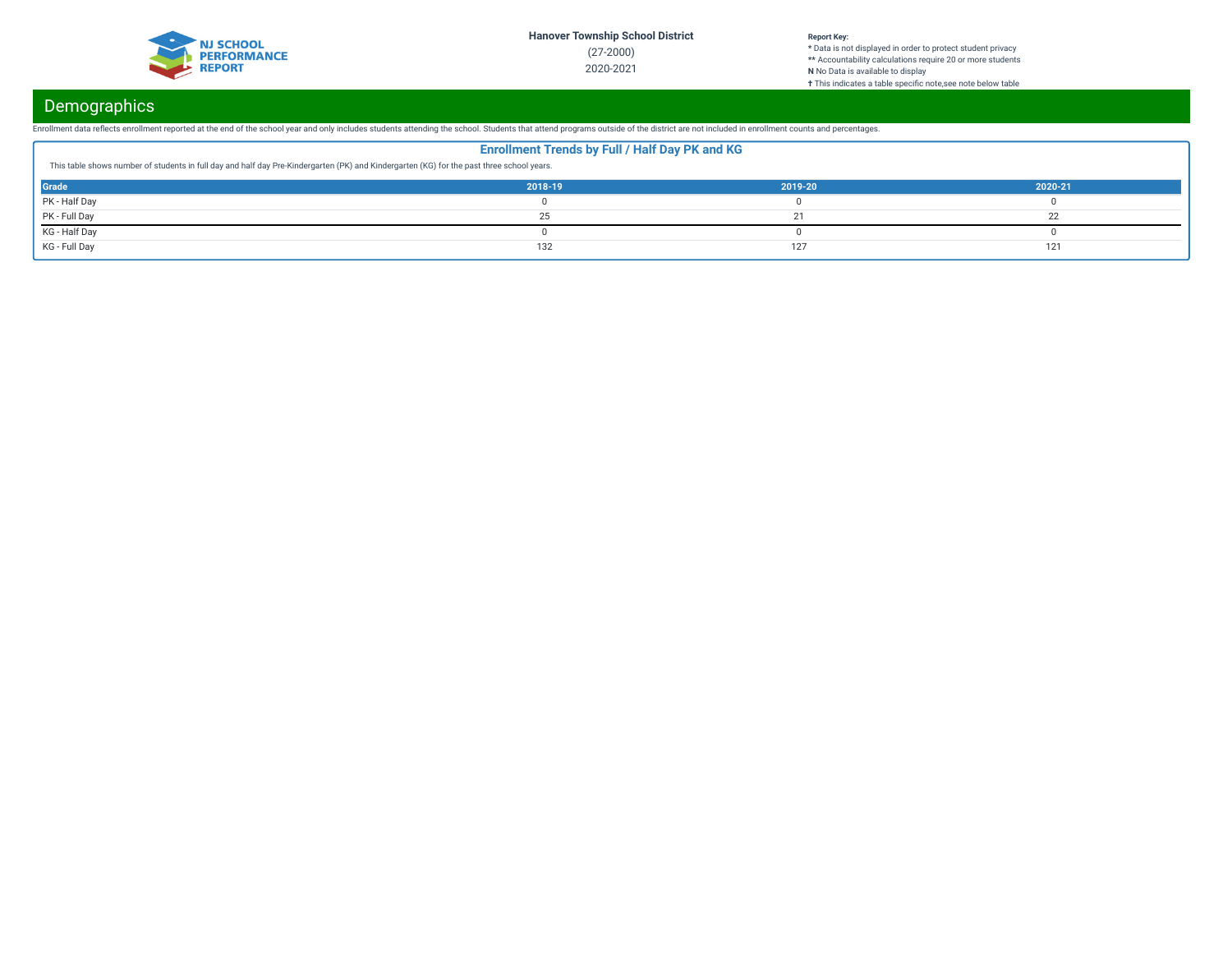

# Demographics

Enrollment data reflects enrollment reported at the end of the school year and only includes students attending the school. Students that attend programs outside of the district are not included in enrollment counts and pe

## **Enrollment by Home Language**This table shows the percentage of students by primary home language. Only the top 5 languages with at least 1% of students are shown, and students with other home languages are included in the Other Languages total. To se 100 91.7% 90 80 70 60 50 40 30 20 10  $4.0%$ 2.8%  $1.5%$  $0 -$ English Spanish Chinese Other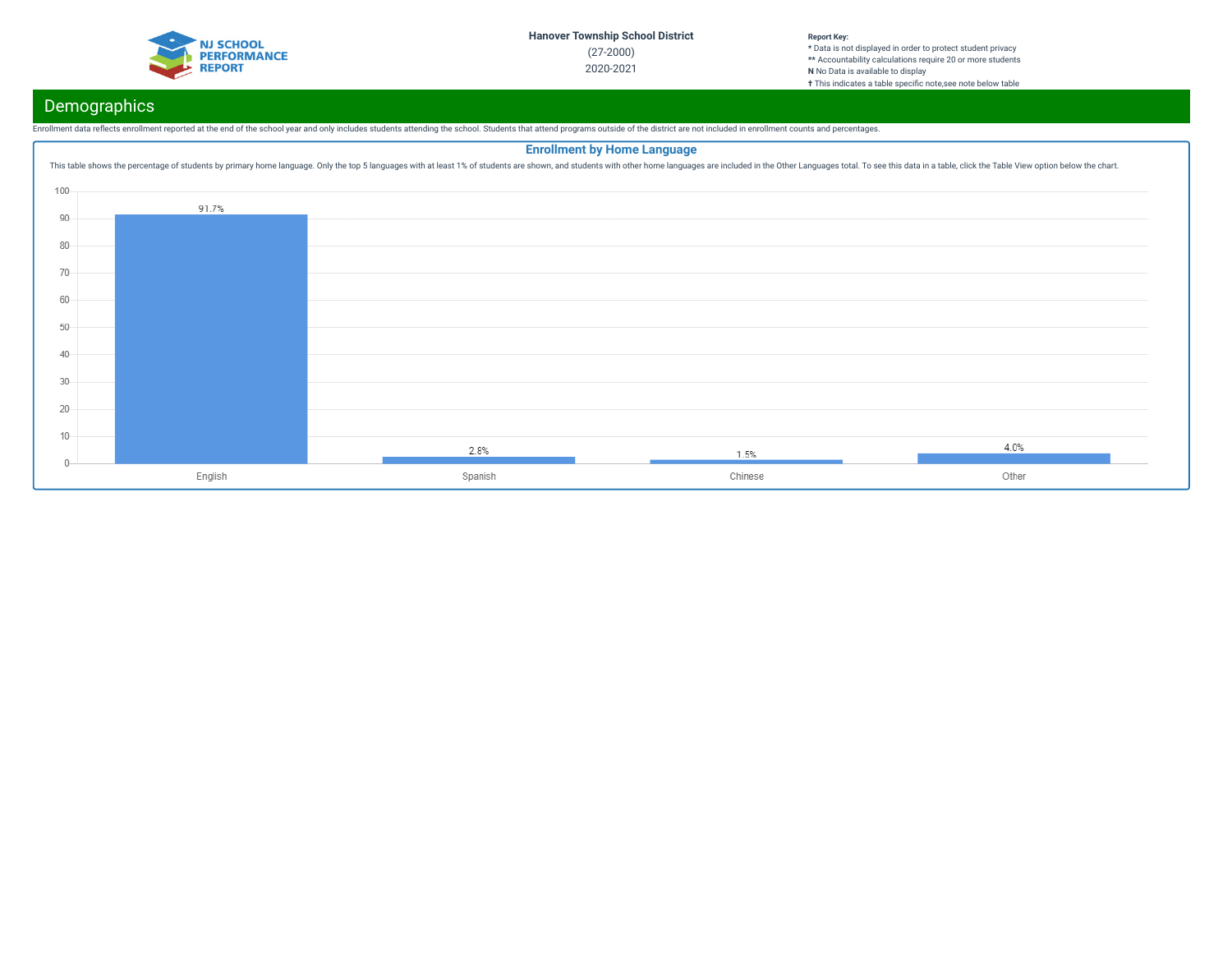

# Student Growth

Student growth is a measure of how much students are learning each year. Each student receives a Student crowth Percentile (SGP) for English Language Arts (ELA) in grades 4 through 8 and for Mathematics in grades 4 through previous years.

A student's SGP falls between 1 and 99 and can be grouped into three levels: **Low Growth:** Less than 35

**Typical Growth:** Between 35 and 65

**High Growth:** Greater than 65

If the student growth percentiles for all students in the district are ordered from smallest to largest, the median student growth percentile (mSGP) for the district is the percentile in the middle of that list. Watch a sh median Student Growth Percentiles (mSGP) are calculated for groups of students.

Important note for 2020-21: Due to the cancellation of statewide assessments as a result of the COVID-19 pandemic in both 2019-20 and 2020-21, student growth percentile were not calculated and will not be reported for eith percentiles and other measures of student growth will not be included in this report.

### **Student Growth Trends and Progress**

These graphs illustrate trends in student growth over the last three years. Student growth is measured by median student growth percentile. The table below shows how student growth over the last three years compares to the Important note for 2020-21: Due to the cancellation of statewide assessments as a result of the COVID-19 pandemic in both 2019-20 and 2020-21, student growth percentiles were not calculated and will not be reported for the



| Performance Measure                         | 2018-19 ELA  | 2019-20 ELA | 2020-21 ELA | 2018-19 Math | 2019-20 Math | 2020-21 Math |
|---------------------------------------------|--------------|-------------|-------------|--------------|--------------|--------------|
| Median Student Growth Percentile            |              |             |             |              |              |              |
| Met Standard (40-59.5)?                     | Met Standard |             |             | Met Standard |              |              |
| Statewide: Median Student Growth Percentile |              |             |             |              |              |              |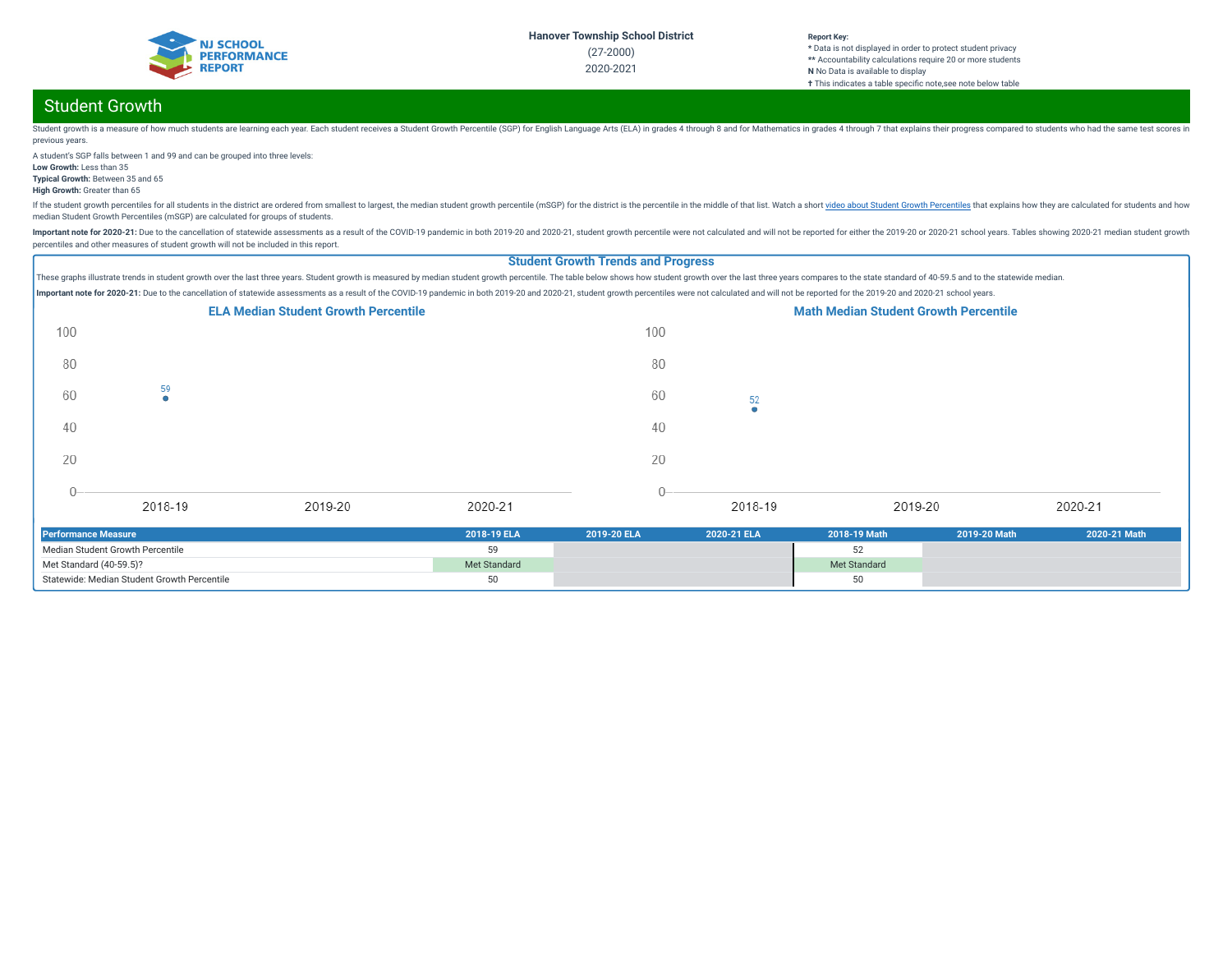

#### **Report Key: \*** Data is not displayed in order to protect student privacy **\*\*** Accountability calculations require 20 or more students **N** No Data is available to display

**†** This indicates a table specific note, see note below table

## Academic Achievement

Important note for 2020-21: Due to the cancellation of statewide assessments in 2019-20 and 2020-21 and federal waivers as a result of the COVID-19 pandemic, statewide assessment results for the New Jersey Student Learning not be reported for the 2019-20 and 2020-21 school years. Tables showing 2020-21 NJSLA results and related accountability measures will not be included in this report.

The Dynamic Learning Maps (DLM) and ACCESS for ELLs assessments were administered in spring 2021 and results will be included for the 2020-21 school year. These two assessments were administered in-person only, not remotel previous years. As a result, the NJDOE recommends using caution in comparing results for 2020-21 to prior or future years.

The fall 2021 administration of the Start Strong assessment was used to satisfy the federal statewide assessment requirement to administer general assessments in ELA, mathematics, and science for the 2020-21 school year. A requirements for the 2020-2021 school year. Results of the fall 2021 Start Strong results are available on the NJDOE [website](https://www.state.nj.us/education/title1/accountability/progress/21/). Please note that these results are aligned to reporting requirements for the 2020-2021 school ye school/district, grade level, and student group status in that file represent the student's enrollment as of June 2021, not as of fall 2022. Other reports on Start Strong results that reflect all students testing as of Fal

### **English Language Arts and Mathematics Performance Trends**

These graphs show trends in the Proficiency Rate for Federal Accountability over the last three years. The data includes the results of students taking both the New Jersey Student Learning Assessment (NJSLA) and the DLM al percentage of students that met or exceeded expectations on the assessments (NJSLA or DLM) with an adjustment made if the participation rate is below 95% to ensure reporting on at least 95% of students. NJSLA results for 2 less than half a school year are excluded from performance results. The table below provides participation rates, proficiency rates, annual targets and status in meeting the targets, and statewide proficiency rates.

Important note for 2020-21: Due to the cancellation of statewide assessments in 2019-20 and 2020-21 and federal waivers as a result of the COVID-19 pandemic, statewide assessment results are not available for the 2019-20 a



| <b>Performance Measure</b>                            | 2018-19 ELA | 2019-20 ELA | 2020-21 ELA | 2018-19 Math | 2019-20 Math | 2020-21 Math |
|-------------------------------------------------------|-------------|-------------|-------------|--------------|--------------|--------------|
| <b>Participation Rate</b>                             | 98.2%       |             |             | 98.4%        |              |              |
| Proficiency Rate for Federal Accountability           | 74.6%       |             |             | 59.1%        |              |              |
| Annual Target                                         | 68.4%       |             |             | 57.9%        |              |              |
| Met Annual Target?                                    | Met Target  |             |             | Met Target   |              |              |
| Statewide Proficiency Rate for Federal Accountability | 57.9%       |             |             | 44.5%        |              |              |
| + Target was met within a confidence interval.        |             |             |             |              |              |              |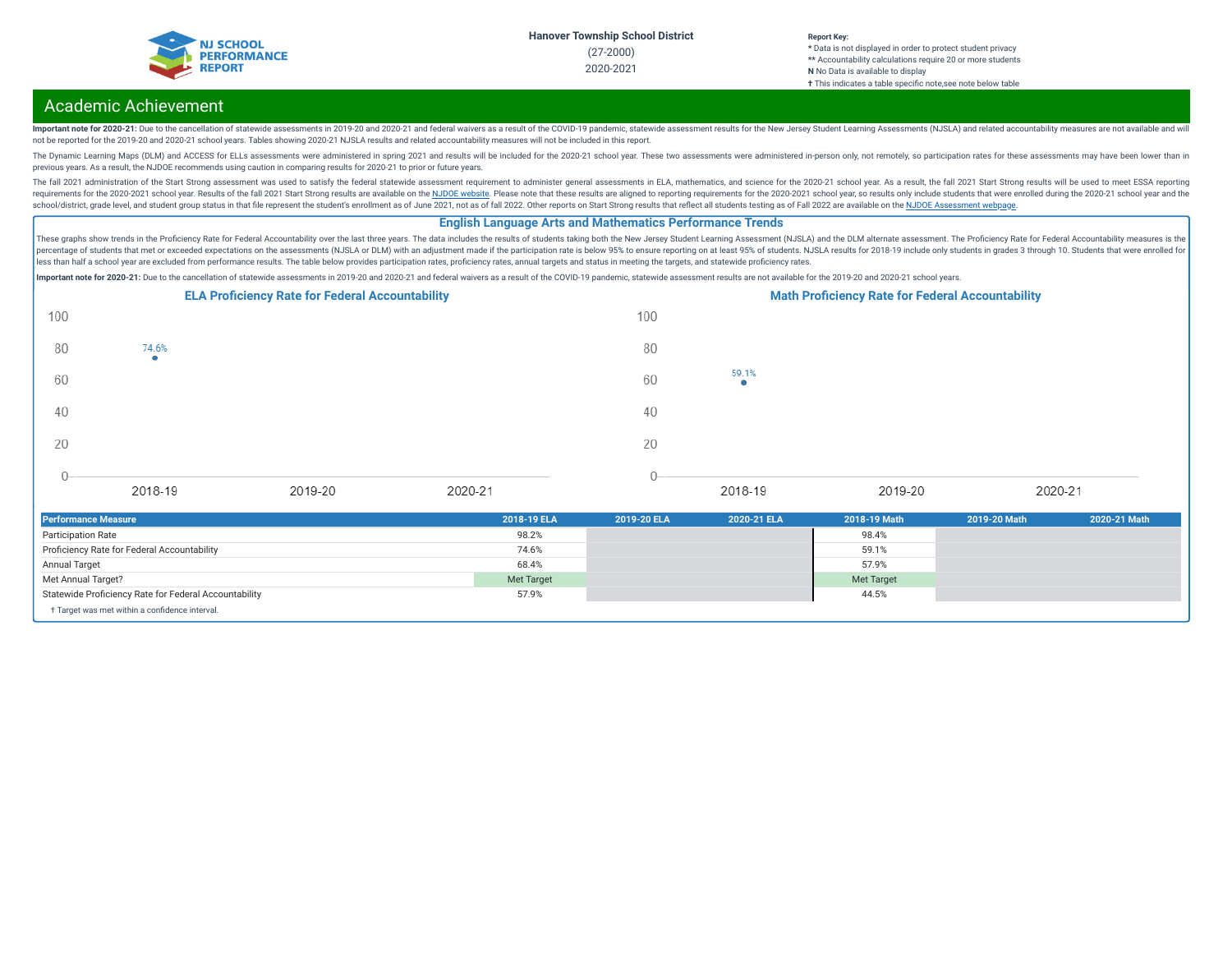

#### **Report Key: \*** Data is not displayed in order to protect student privacy **\*\*** Accountability calculations require 20 or more students **N** No Data is available to display

#### **†** This indicates a table specic note,see note below table

# Academic Achievement

Important note for 2020-21: Due to the cancellation of statewide assessments in 2019-20 and 2020-21 and federal waivers as a result of the COVID-19 pandemic, statewide assessment results for the New Jersey Student Learning not be reported for the 2019-20 and 2020-21 school years. Tables showing 2020-21 NJSLA results and related accountability measures will not be included in this report.

The Dynamic Learning Maps (DLM) and ACCESS for ELLs assessments were administered in spring 2021 and results will be included for the 2020-21 school year. These two assessments were administered in-person only, not remotel previous years. As a result, the NJDOE recommends using caution in comparing results for 2020-21 to prior or future years.

The fall 2021 administration of the Start Strong assessment was used to satisfy the federal statewide assessment requirement to administer general assessments in ELA, mathematics, and science for the 2020-21 school year. A requirements for the 2020-2021 school year. Results of the fall 2021 Start Strong results are available on the NJDOE [website](https://www.state.nj.us/education/title1/accountability/progress/21/). Please note that these results are aligned to reporting requirements for the 2020-2021 school ye school/district, grade level, and student group status in that file represent the student's enrollment as of June 2021, not as of fall 2022. Other reports on Start Strong results that reflect all students testing as of Fal

### **English Language Arts Assessment - Performance Trends**

This graph shows the percentage of students who met or exceeded expectations on each grade level exam on the New Jersey Student Learning Assessment (NJSLA) for English Language Arts (ELA) for the past three years.

Important note for 2020-21: Due to the cancellation of statewide assessments in 2019-20 and 2020-21 and federal waivers as a result of the COVID-19 pandemic, statewide assessment results are not available for the 2019-20 a

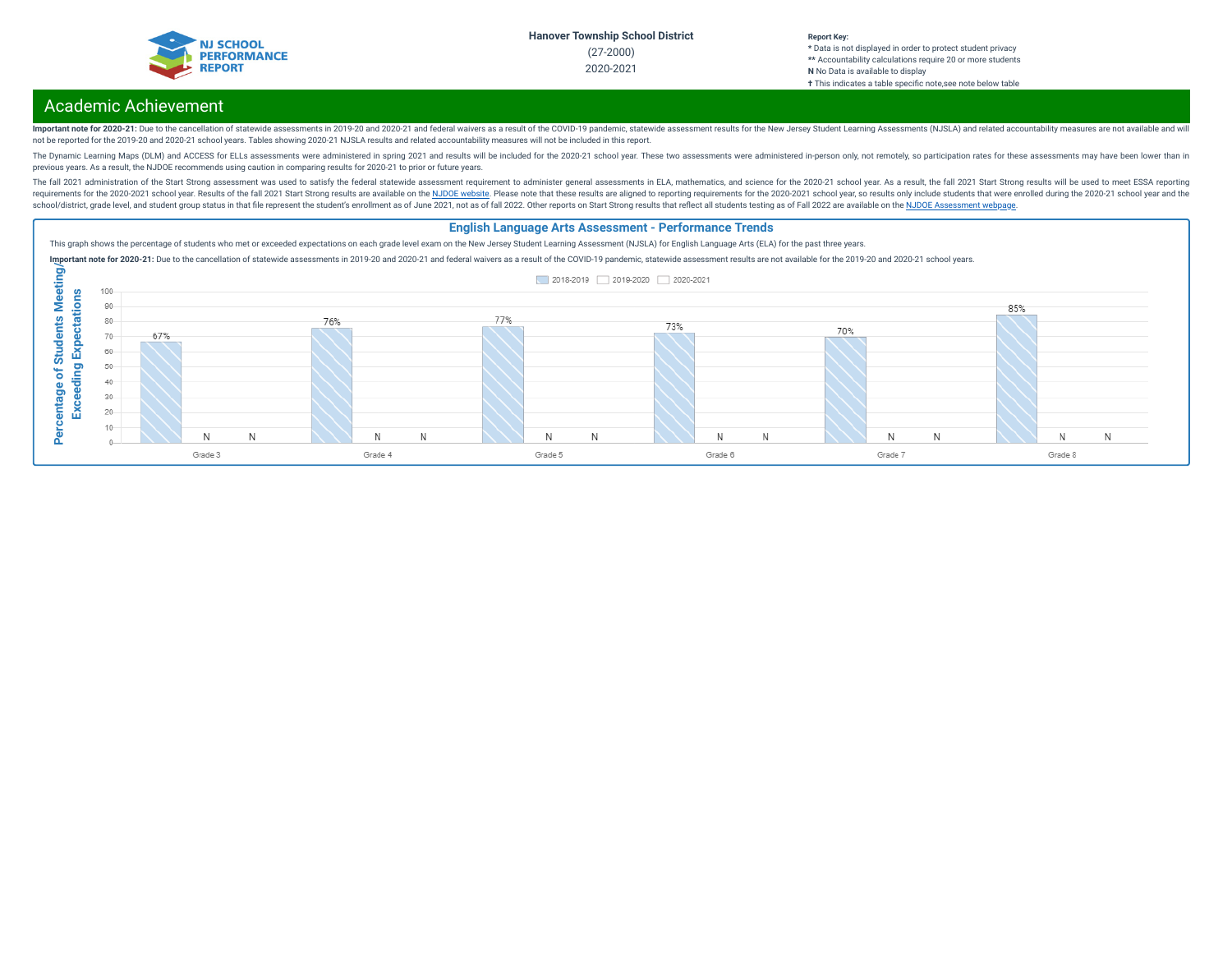

#### **Report Key: \*** Data is not displayed in order to protect student privacy **\*\*** Accountability calculations require 20 or more students **N** No Data is available to display

#### **†** This indicates a table specific note, see note below table

## Academic Achievement

Important note for 2020-21: Due to the cancellation of statewide assessments in 2019-20 and 2020-21 and federal waivers as a result of the COVID-19 pandemic, statewide assessment results for the New Jersey Student Learning not be reported for the 2019-20 and 2020-21 school years. Tables showing 2020-21 NJSLA results and related accountability measures will not be included in this report.

The Dynamic Learning Maps (DLM) and ACCESS for ELLs assessments were administered in spring 2021 and results will be included for the 2020-21 school year. These two assessments were administered in-person only, not remotel previous years. As a result, the NJDOE recommends using caution in comparing results for 2020-21 to prior or future years.

The fall 2021 administration of the Start Strong assessment was used to satisfy the federal statewide assessment requirement to administer general assessments in ELA, mathematics, and science for the 2020-21 school year. A requirements for the 2020-2021 school year. Results of the fall 2021 Start Strong results are available on the NJDOE [website](https://www.state.nj.us/education/title1/accountability/progress/21/). Please note that these results are aligned to reporting requirements for the 2020-2021 school ye school/district, grade level, and student group status in that file represent the student's enrollment as of June 2021, not as of fall 2022. Other reports on Start Strong results that reflect all students testing as of Fal

#### **Mathematics Assessment – Performance Trends**

This graph shows the percentage of students who met or exceeded expectations on each grade level or end-of-course exam on the New Jersey Student Learning Assessment (NJSLA) for Mathematics for the past three years.

Important note for 2020-21: Due to the cancellation of statewide assessments in 2019-20 and 2020-21 and federal waivers as a result of the COVID-19 pandemic, statewide assessment results are not available for the 2019-20 a

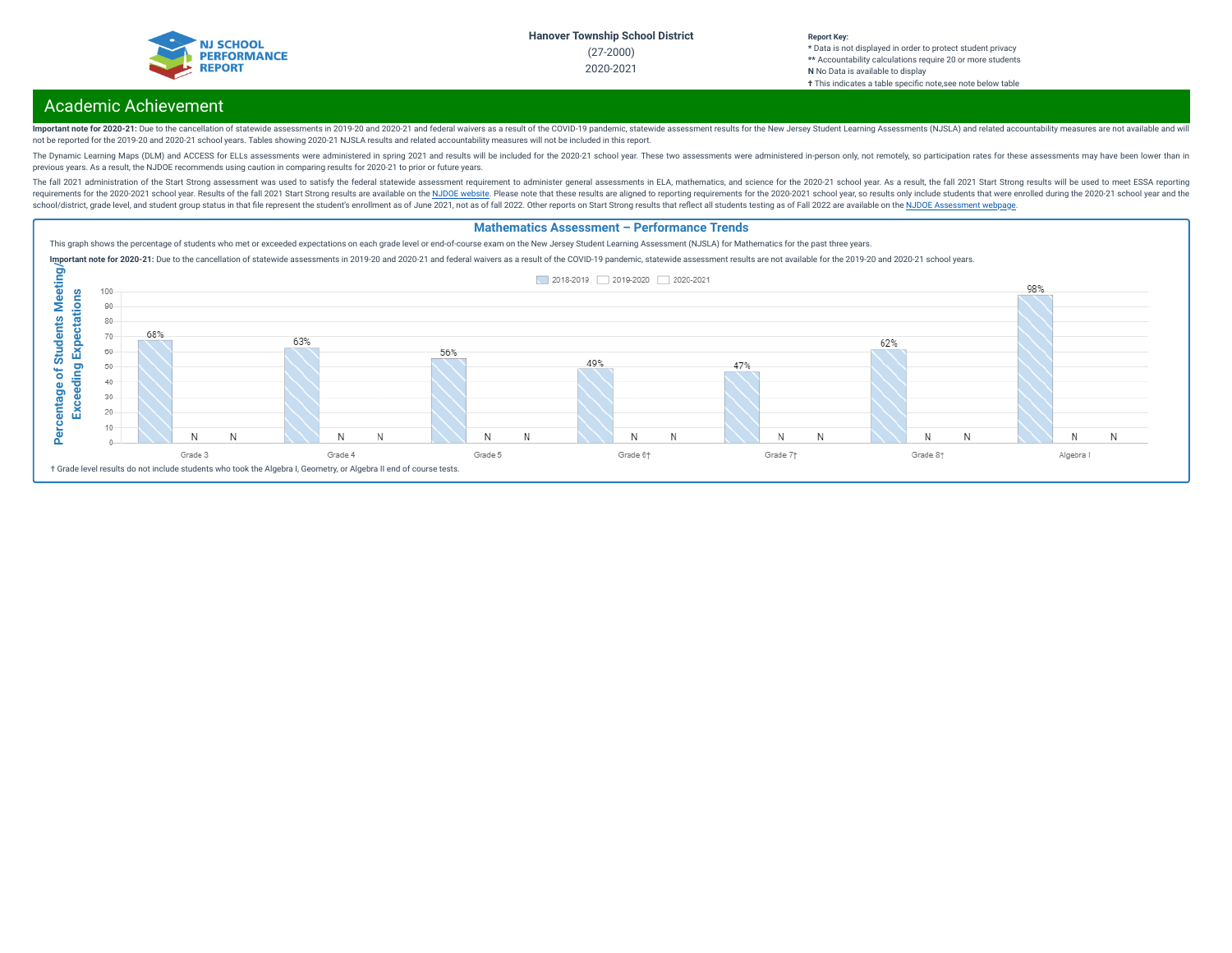

**\*** Data is not displayed in order to protect student privacy **\*\*** Accountability calculations require 20 or more students **N** No Data is available to display **†** This indicates a table specic note,see note below table

## Academic Achievement

Important note for 2020-21: Due to the cancellation of statewide assessments in 2019-20 and 2020-21 and federal waivers as a result of the COVID-19 pandemic, statewide assessment results for the New Jersey Student Learning not be reported for the 2019-20 and 2020-21 school years. Tables showing 2020-21 NJSLA results and related accountability measures will not be included in this report.

The Dynamic Learning Maps (DLM) and ACCESS for ELLs assessments were administered in spring 2021 and results will be included for the 2020-21 school year. These two assessments were administered in-person only, not remotel previous years. As a result, the NJDOE recommends using caution in comparing results for 2020-21 to prior or future years.

The fall 2021 administration of the Start Strong assessment was used to satisfy the federal statewide assessment requirement to administer general assessments in ELA, mathematics, and science for the 2020-21 school year. A requirements for the 2020-2021 school year. Results of the fall 2021 Start Strong results are available on the NJDOE [website](https://www.state.nj.us/education/title1/accountability/progress/21/). Please note that these results are aligned to reporting requirements for the 2020-2021 school ye school/district, grade level, and student group status in that file represent the student's enrollment as of June 2021, not as of fall 2022. Other reports on Start Strong results that reflect all students testing as of Fal

### **DLM Alternate Assessment - Participation**

This table shows the number of students taking the Dynamic Learning Maps (DLM) alternate assessment, which tests academic progress in English Language Arts (ELA) and Mathematics for students with the most significant intel

Important note for 2020-21: The Dynamic Learning Maps (DLM) assessment was administered in spring 2021 in-person only, not remotely, and participation rates may have been lower than in previous years. As a result, the NJDO future years.

| Grade | <b>ELA: # Students Tested</b> | <b>Math: # Students Tested</b> |
|-------|-------------------------------|--------------------------------|
|       |                               |                                |
|       |                               |                                |
|       |                               |                                |
|       |                               |                                |
|       |                               |                                |
|       |                               |                                |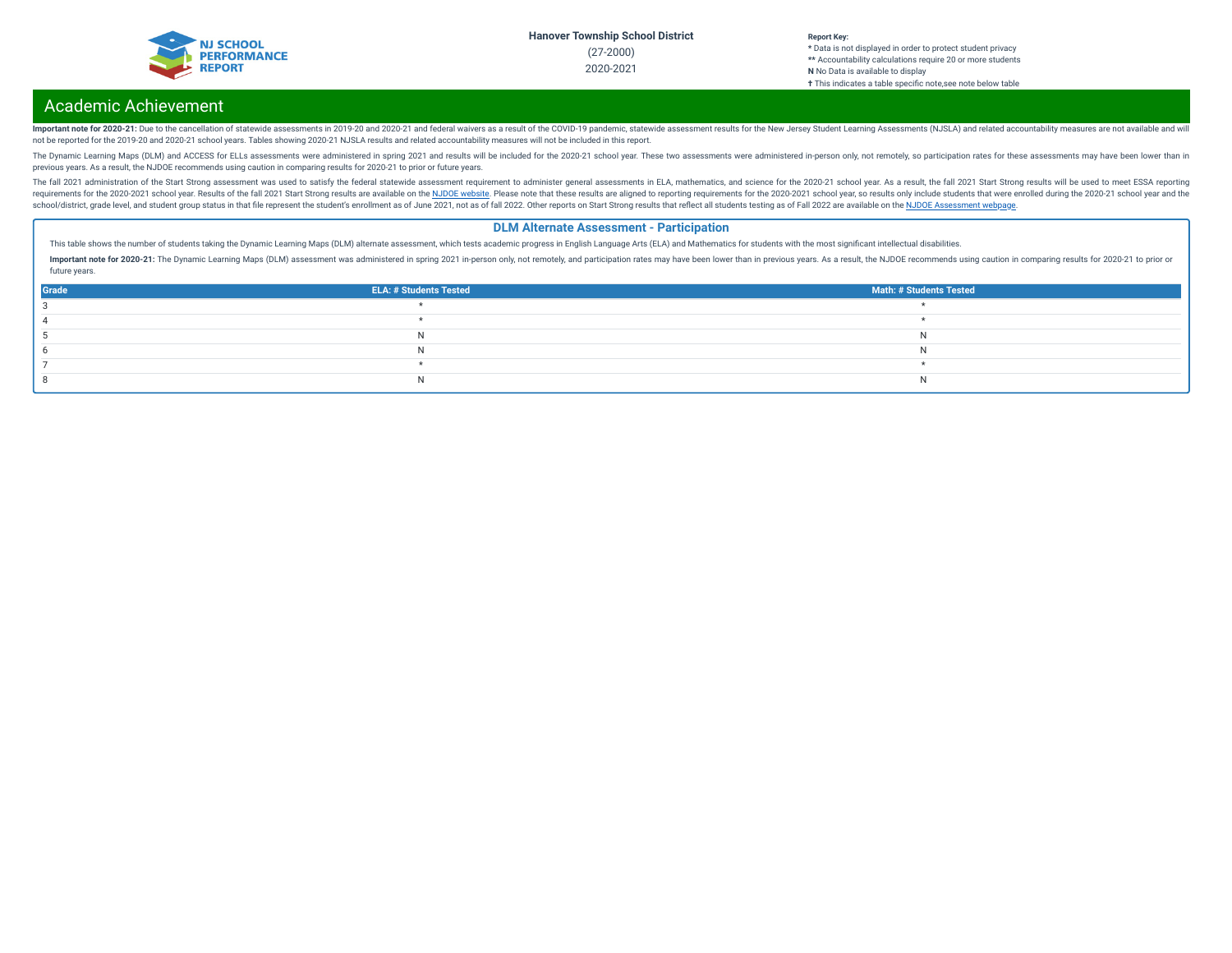

**\*** Data is not displayed in order to protect student privacy **\*\*** Accountability calculations require 20 or more students **N** No Data is available to display **†** This indicates a table specific note, see note below table

## Academic Achievement

Important note for 2020-21: Due to the cancellation of statewide assessments in 2019-20 and 2020-21 and federal waivers as a result of the COVID-19 pandemic, statewide assessment results for the New Jersey Student Learning not be reported for the 2019-20 and 2020-21 school years. Tables showing 2020-21 NJSLA results and related accountability measures will not be included in this report.

The Dynamic Learning Maps (DLM) and ACCESS for ELLs assessments were administered in spring 2021 and results will be included for the 2020-21 school year. These two assessments were administered in-person only, not remotel previous years. As a result, the NJDOE recommends using caution in comparing results for 2020-21 to prior or future years.

The fall 2021 administration of the Start Strong assessment was used to satisfy the federal statewide assessment requirement to administer general assessments in ELA, mathematics, and science for the 2020-21 school year. A requirements for the 2020-2021 school year. Results of the fall 2021 Start Strong results are available on the NJDOE [website](https://www.state.nj.us/education/title1/accountability/progress/21/). Please note that these results are aligned to reporting requirements for the 2020-2021 school ye school/district, grade level, and student group status in that file represent the student's enrollment as of June 2021, not as of fall 2022. Other reports on Start Strong results that reflect all students testing as of Fal

### **English Language Progress to Proficiency**

This table shows the percentage of English Learners who demonstrated the expected amount of growth on the ACCESS for ELLs 2.0 Assessment for English Language proficiency. A student's expected growth is based on the student increased by equal intervals each year so that the student meets the proficiency cut score of 4.5 within five years. The table shows the annual target for the percentage of students making expected growth and whether that

Important note for 2020-21: Due to the cancellation of the ACCESS for ELLs assessment in 2019-20 and federal waivers as a result of the COVID-19 pandemic, English Language Progress to Proficiency is not available for 2020-

#### **English Language Proficiency Test - Participation and Performance**

This table shows, by years in district, the number of English learner students taking the ACCESS for ELLs 2.0 Assessment for English language proficiency and the percentage of students tested that received an overall score proficient status.

Important note for 2020-21: The ACCESS for ELLs assessment was administered in spring 2021 in-person only, not remotely, and participation rates may have been lower than in previous years. As a result, the NJDOE recommends

| <b>Years in District</b> | # Students Tested | % Students with Overall Score Below 4.5 | % Students with Overall Score 4.5 or Above |
|--------------------------|-------------------|-----------------------------------------|--------------------------------------------|
| $0 - 2$                  |                   | 86.7                                    | 13.3%                                      |
| $3 - 4$                  |                   |                                         |                                            |
| 5 or more                |                   | /U%                                     |                                            |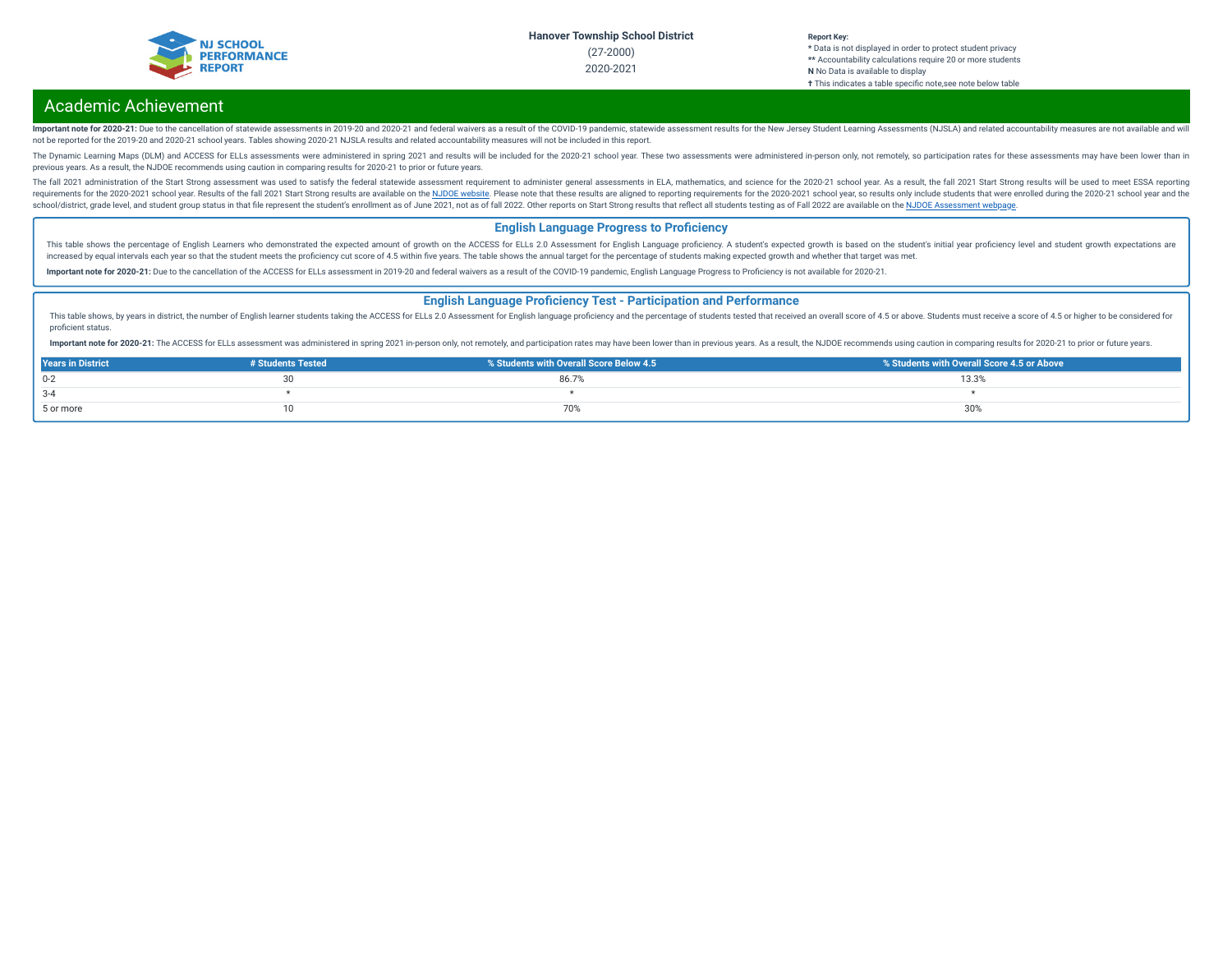

### **Report Key:**

**\*** Data is not displayed in order to protect student privacy **\*\*** Accountability calculations require 20 or more students **N** No Data is available to display **†** This indicates a table specic note,see note below table

## Academic Achievement

The New Jersey Student Learning Assessment for Science (NJSLA-S) measures student proficiency with the New Jersey Student Learning Standards for Science. All students in grades 5, 8, and 11 will take the NJSLA-Science asse proficiency. Visit the [NJSLA-Science](https://www.nj.gov/education/assessment/resources/science/) website for more information about NJSLA-S. These results do not include students that took the Dynamic Learning Maps (DLM) Science [assessment](https://www.nj.gov/education/schools/achievement/). Visit the assessment reports page for DLM

Important note for 2020-21: Due to the cancellation of statewide assessments in 2019-20 and 2020-21 and federal waivers as a result of the COVID-19 pandemic, statewide assessment results are not available for the 2019-20 a will not be included in this report.

#### **NJSLA Science Assessment: Grade 5 Summary**

This table shows how students performed on the NJSLA Science assessment. Students scoring at Level 3 or 4 are considered proficient. **Important note for 2020-21:** Due to the cancellation of statewide assessments in 2019-20 and 2020-21 and federal waivers as a result of the COVID-19 pandemic, statewide assessment results for NJSLA Science are not available for the 2019-20 and 2020-21 school years.  $100 -$ 7%



#### **NJSLA Science Assessment: Grade 8 Summary**

This table shows how students performed on the NJSLA Science assessment. Students scoring at Level 3 or 4 are considered proficient.

**Important note for 2020-21:** Due to the cancellation of statewide assessments in 2019-20 and 2020-21 and federal waivers as a result of the COVID-19 pandemic, statewide assessment results for NJSLA Science are not available for the 2019-20 and 2020-21 school years.

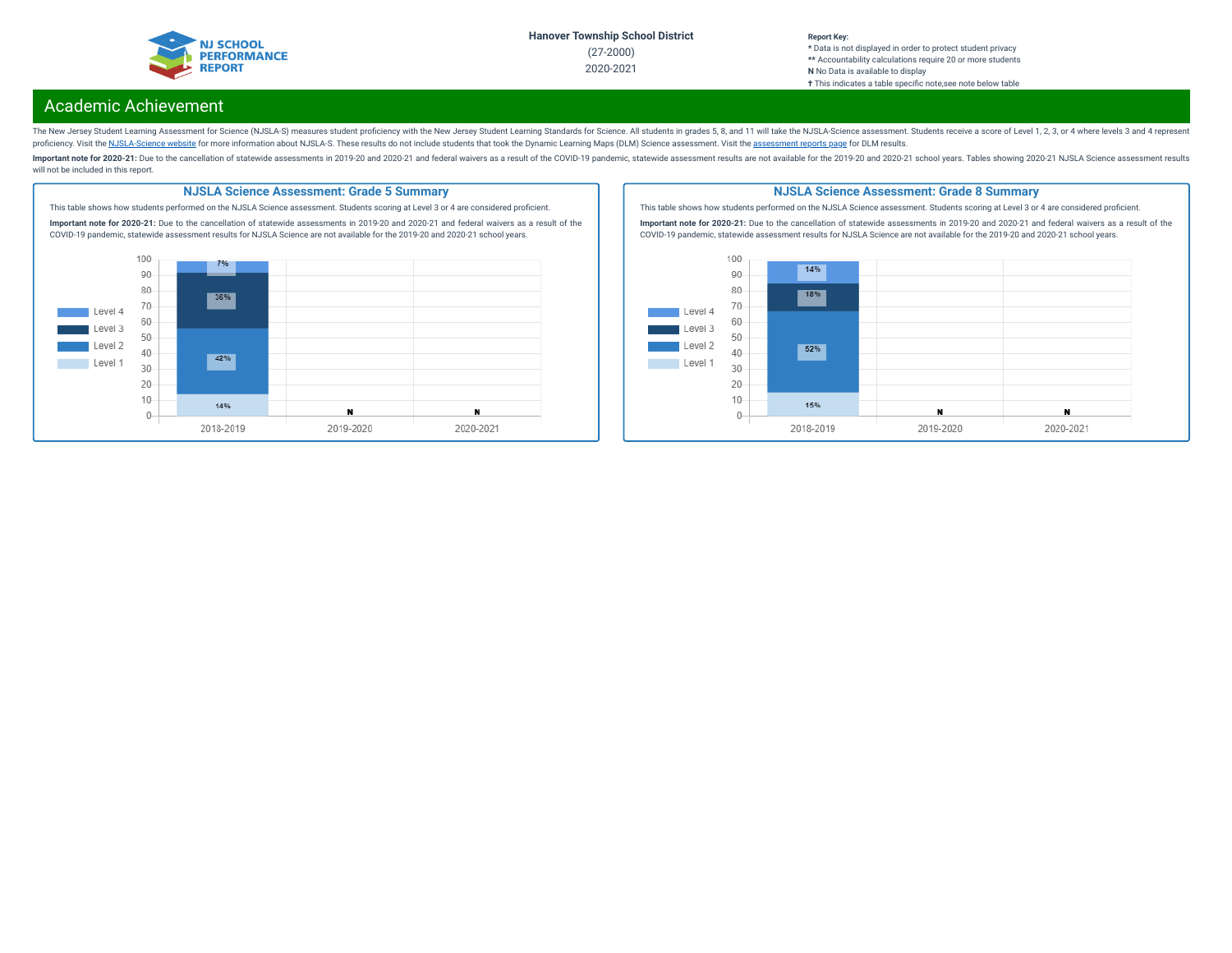

#### **Report Key:**

**\*** Data is not displayed in order to protect student privacy **\*\*** Accountability calculations require 20 or more students **N** No Data is available to display **†** This indicates a table specic note,see note below table

# College and Career Readiness

### Information about New Jersey Student Learning [Standards](https://www.nj.gov/education/cccs/) can be found on the NJDOE website.

| <b>Mathematics - Course Participation</b><br>This table shows the number of students who were enrolled in Mathematics courses by grade and subject area. Students are counted more than once if they were enrolled in courses across multiple subject areas. |           |                 |                   |  |  |
|--------------------------------------------------------------------------------------------------------------------------------------------------------------------------------------------------------------------------------------------------------------|-----------|-----------------|-------------------|--|--|
| <b>Grade</b>                                                                                                                                                                                                                                                 | Algebra I | <b>Geometry</b> | <b>Other Math</b> |  |  |
|                                                                                                                                                                                                                                                              |           |                 | 155               |  |  |
|                                                                                                                                                                                                                                                              |           |                 | 163               |  |  |
|                                                                                                                                                                                                                                                              | 32        |                 | 116               |  |  |
| Total                                                                                                                                                                                                                                                        | 32        |                 | 434               |  |  |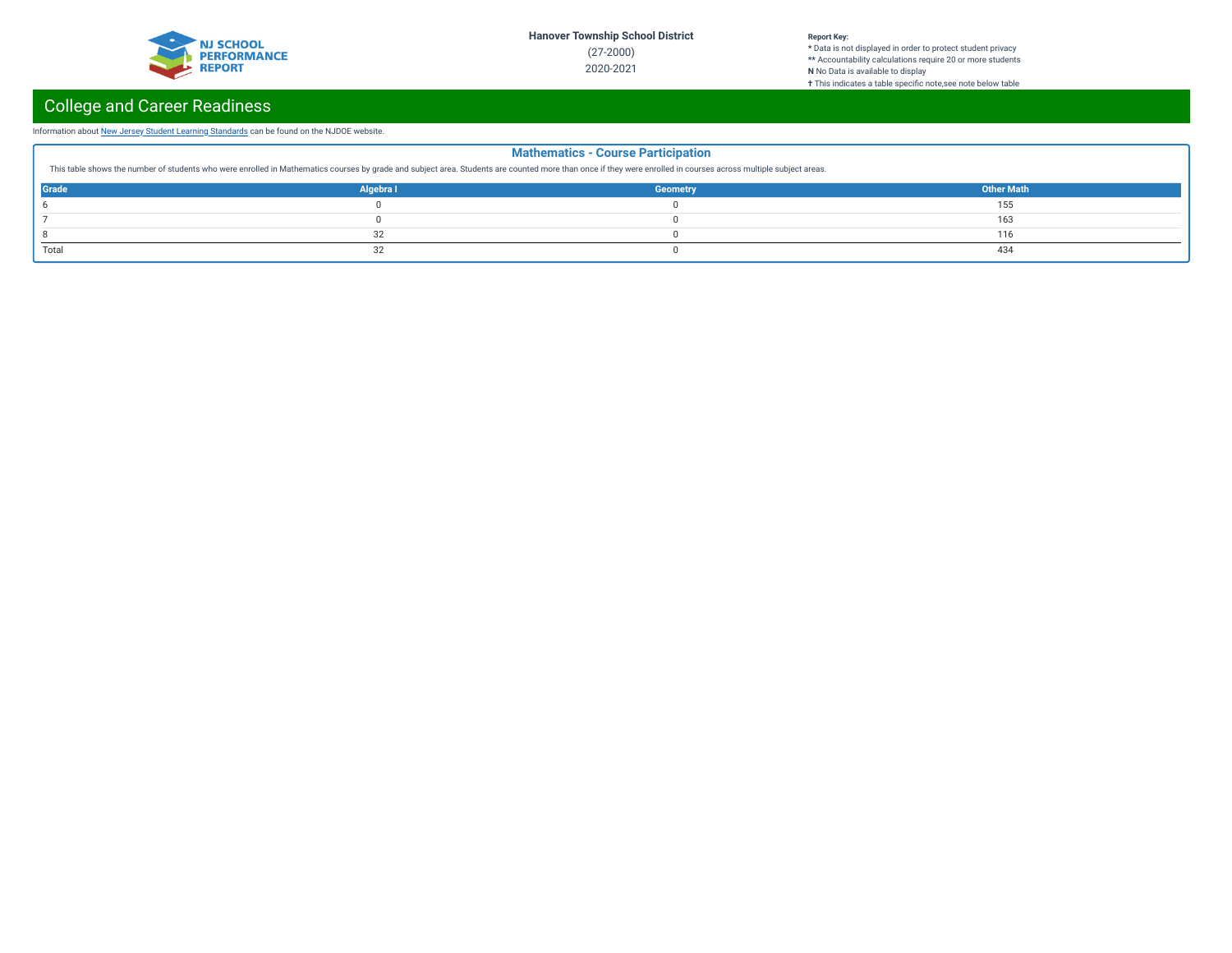

#### **Report Key:**

**\*** Data is not displayed in order to protect student privacy **\*\*** Accountability calculations require 20 or more students **N** No Data is available to display **†** This indicates a table specic note,see note below table

# College and Career Readiness

### Information about New Jersey Student Learning [Standards](https://www.nj.gov/education/cccs/) can be found on the NJDOE website.

| <b>World Languages - Course Participation</b><br>This table shows the number of students who were enrolled in World Languages courses by grade and language. Students are counted more than once if they were enrolled in courses across multiple languages. |                |        |                |       |        |                |                        |
|--------------------------------------------------------------------------------------------------------------------------------------------------------------------------------------------------------------------------------------------------------------|----------------|--------|----------------|-------|--------|----------------|------------------------|
| <b>Grade</b>                                                                                                                                                                                                                                                 | <b>Spanish</b> | French | <b>Italian</b> | Latin | German | <b>Chinese</b> | <b>Other Languages</b> |
|                                                                                                                                                                                                                                                              | 118            | 36     |                |       |        |                |                        |
|                                                                                                                                                                                                                                                              |                | 25     |                |       |        |                |                        |
|                                                                                                                                                                                                                                                              |                | 26     |                |       |        |                |                        |
| Total                                                                                                                                                                                                                                                        | 302            |        |                |       |        |                |                        |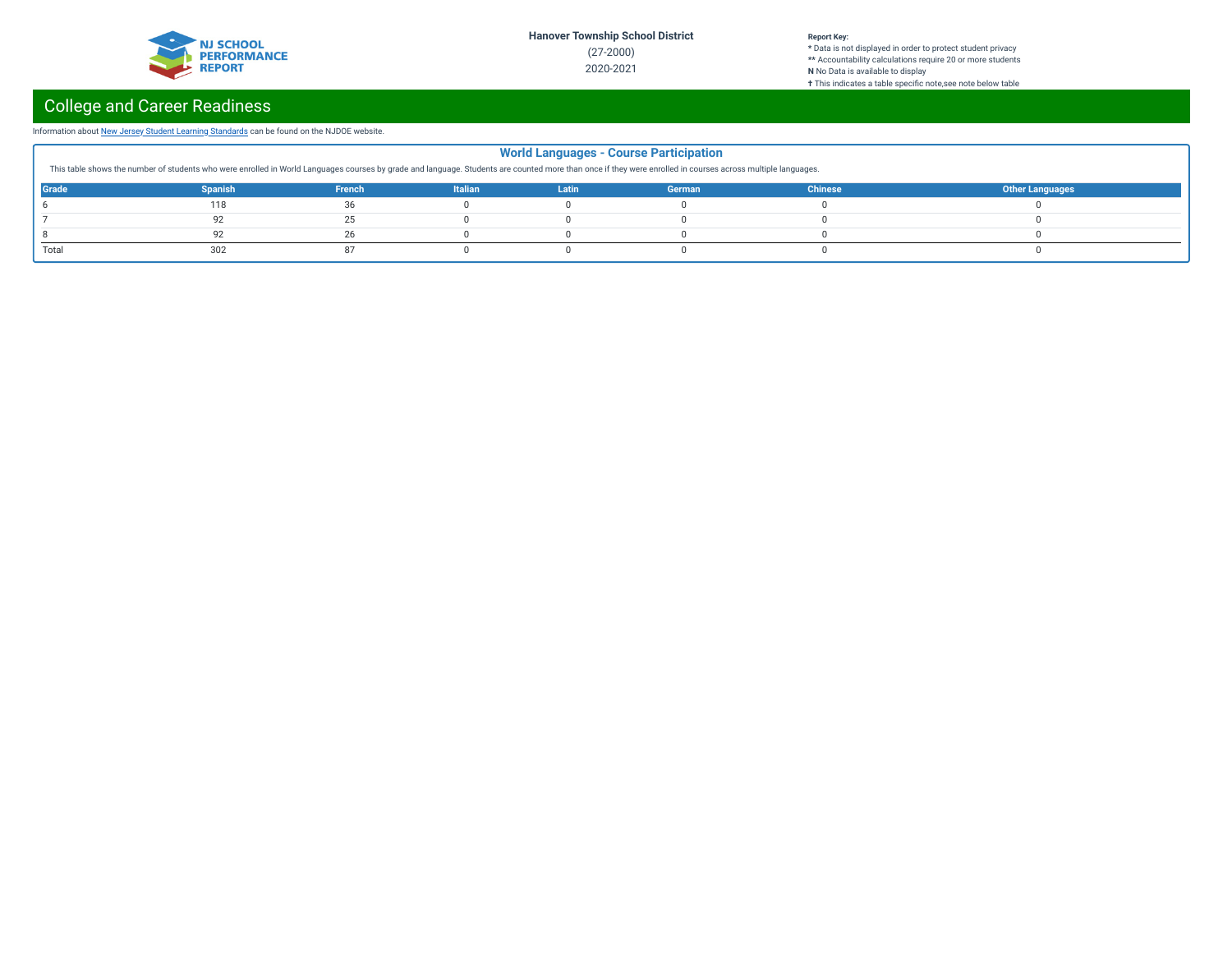

**\*** Data is not displayed in order to protect student privacy **\*\*** Accountability calculations require 20 or more students **N** No Data is available to display **†** This indicates a table specic note,see note below table

# College and Career Readiness

### Information about New Jersey Student Learning [Standards](https://www.nj.gov/education/cccs/) can be found on the NJDOE website.

|       | <b>Computer Science and Information Technology - Course Participation</b>                                                                                                                                                      |                                       |                          |                               |                   |                            |          |  |
|-------|--------------------------------------------------------------------------------------------------------------------------------------------------------------------------------------------------------------------------------|---------------------------------------|--------------------------|-------------------------------|-------------------|----------------------------|----------|--|
|       | This table shows the number of students who were enrolled in Computer Science and Information Technology (IT) courses by grade and subject area. Students are counted more than once if they were enrolled in courses across m |                                       |                          |                               |                   |                            |          |  |
|       | enrolled in Advanced Placement (AP) or International Baccalaureate (IB) courses and Dual Enrollment courses by subject area. Subject areas where AP/IB courses are not offered are grayed out.                                 |                                       |                          |                               |                   |                            |          |  |
| Grade | <b>Computer Programming</b>                                                                                                                                                                                                    | <b>Principles of Computer Science</b> | <b>Computing Systems</b> | <b>Other Computer Science</b> | <b>Networking</b> | <b>Information Systems</b> | Other IT |  |
|       |                                                                                                                                                                                                                                |                                       |                          |                               |                   |                            |          |  |
|       |                                                                                                                                                                                                                                |                                       |                          |                               |                   |                            |          |  |
|       |                                                                                                                                                                                                                                |                                       |                          |                               |                   |                            |          |  |
| Total |                                                                                                                                                                                                                                |                                       |                          |                               |                   |                            |          |  |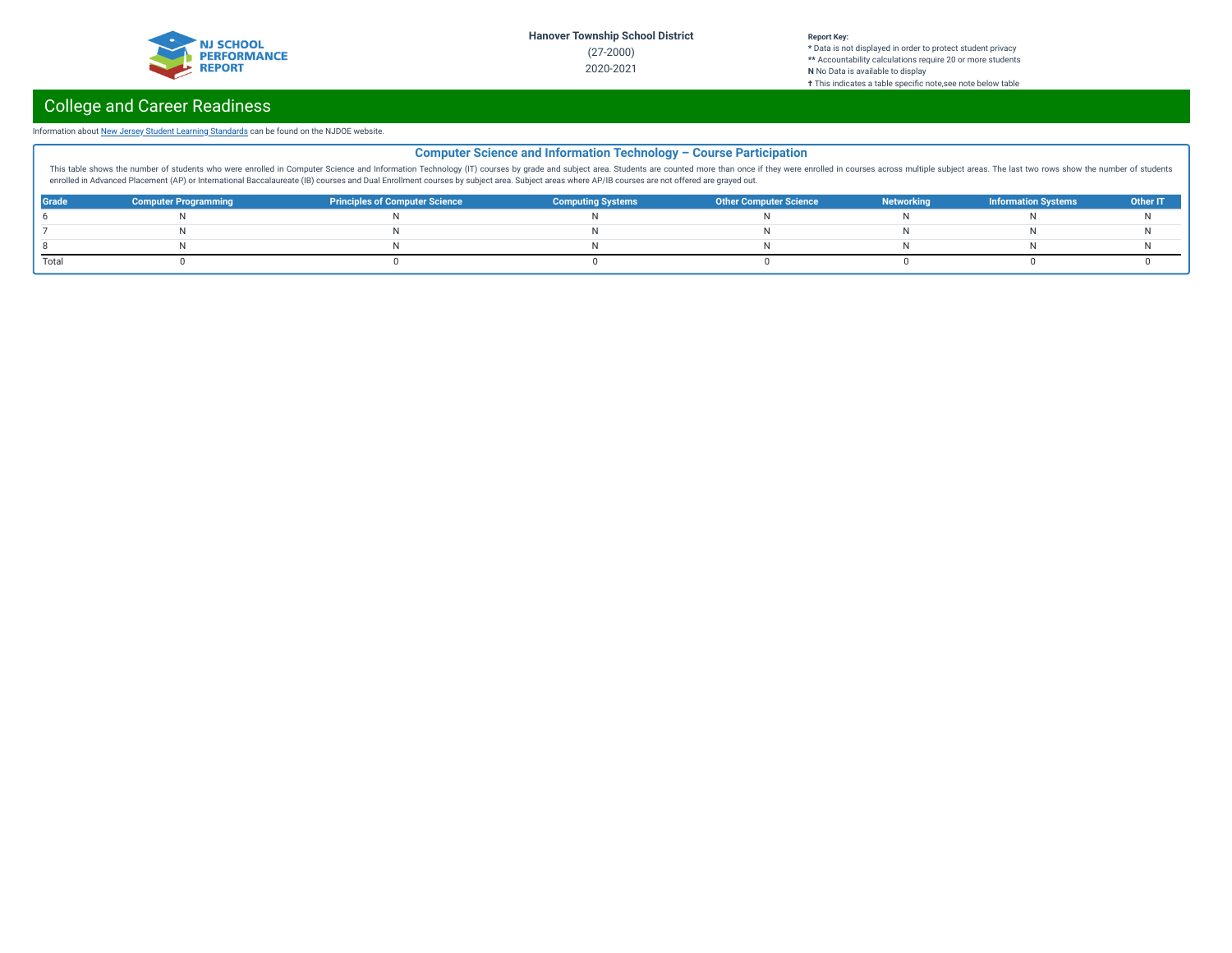

**\*** Data is not displayed in order to protect student privacy **\*\*** Accountability calculations require 20 or more students **N** No Data is available to display **†** This indicates a table specific note, see note below table

# College and Career Readiness

## **Visual and Performing Arts – Course Participation**

The first set of graphs below show the percentages of students who were enrolled in any Visual and Performing Arts classes during the school year. The second set of charts show the percentages of students enrolled in at le

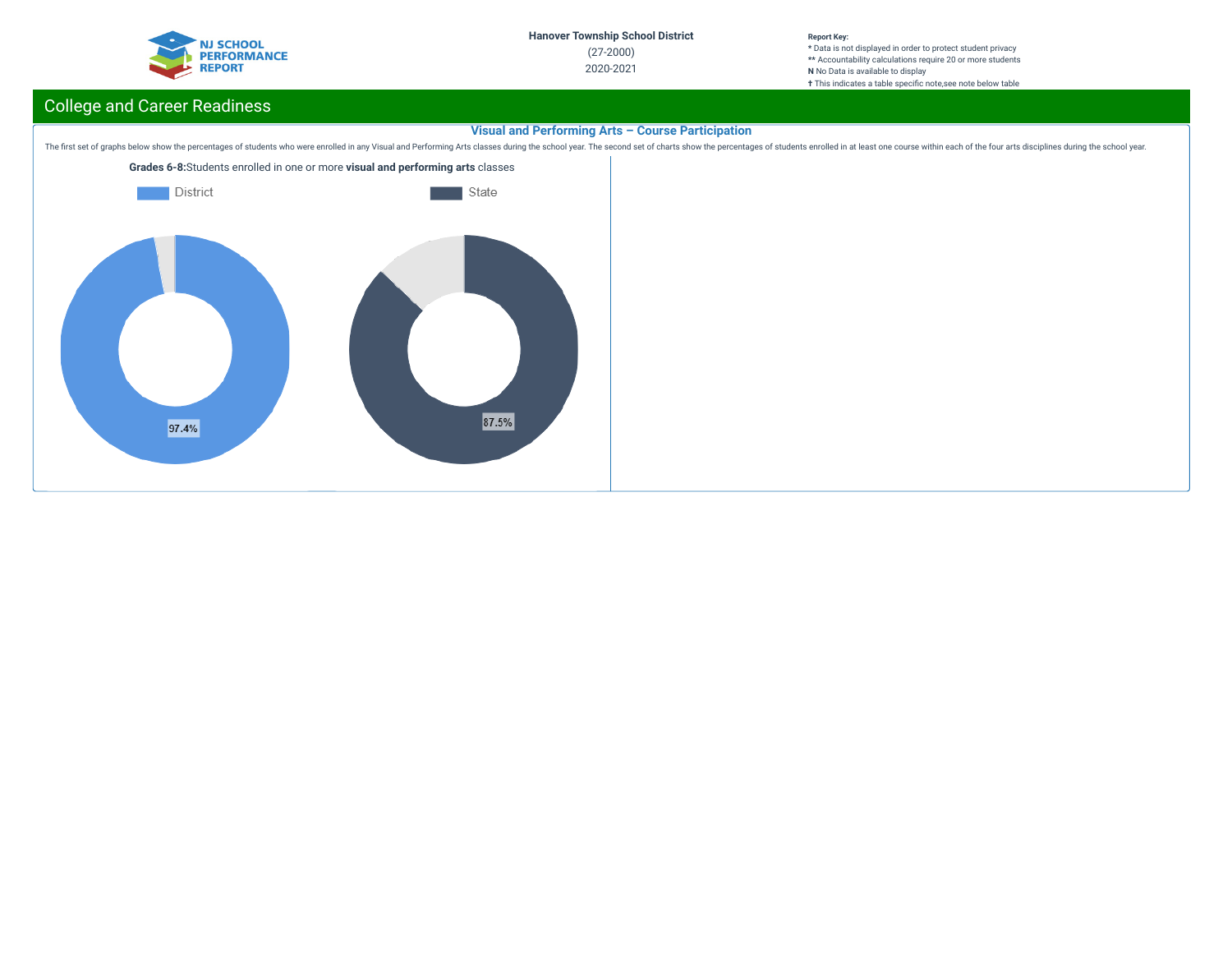

**\*** Data is not displayed in order to protect student privacy **\*\*** Accountability calculations require 20 or more students **N** No Data is available to display **†** This indicates a table specific note, see note below table

# College and Career Readiness

## **Visual and Performing Arts – Course Participation**



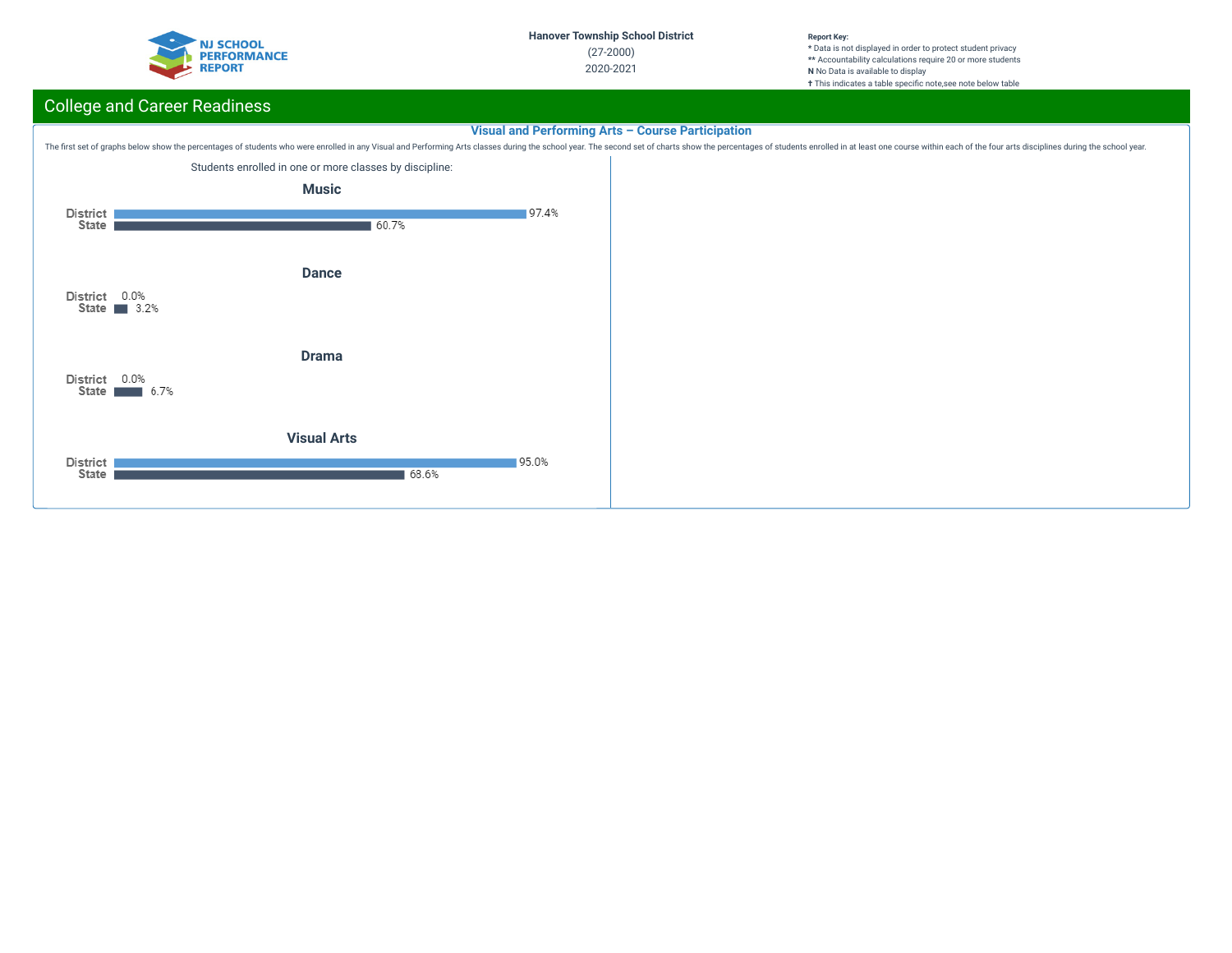

# Climate and Environment

Student absences provide important information about a school's culture and climate. Research shows that absences impact a student's ability to succeed in school. The New Jersey Department of Education used input from New and student success for the ESSA accountability plan. Chronic absenteeism is defined as being absent for 10% or more of the days enrolled during the school year. A student who is not present for any reason, whether excused statute or regulations. Students with fewer than 45 days in membership are excluded from attendance calculations.

Important note for 2020-21:The absenteeism data for the 2020-21 school year reflects both in-person and remote instruction. Districts were able to employ multiple ways to determine whether a student in a remote learning en logging in to online learning platforms, or monitoring student submission of assignments. Because the number of days students spent in in-person and remote learning environments during the school year differed, the NJDOE r districts and comparing 2020-21 data to prior or future school years.

### **Chronic Absenteeism**

This table shows the number and percentage of students in grades K-12 both overall and by student group who were chronically absent during the school year.

Important Note for 2020-21: NJDOE received federal waivers which removed the requirement to report on status in meeting annual ESSA targets for 2019-20 and 2020-21. As a result, state averages and status in meeting the sta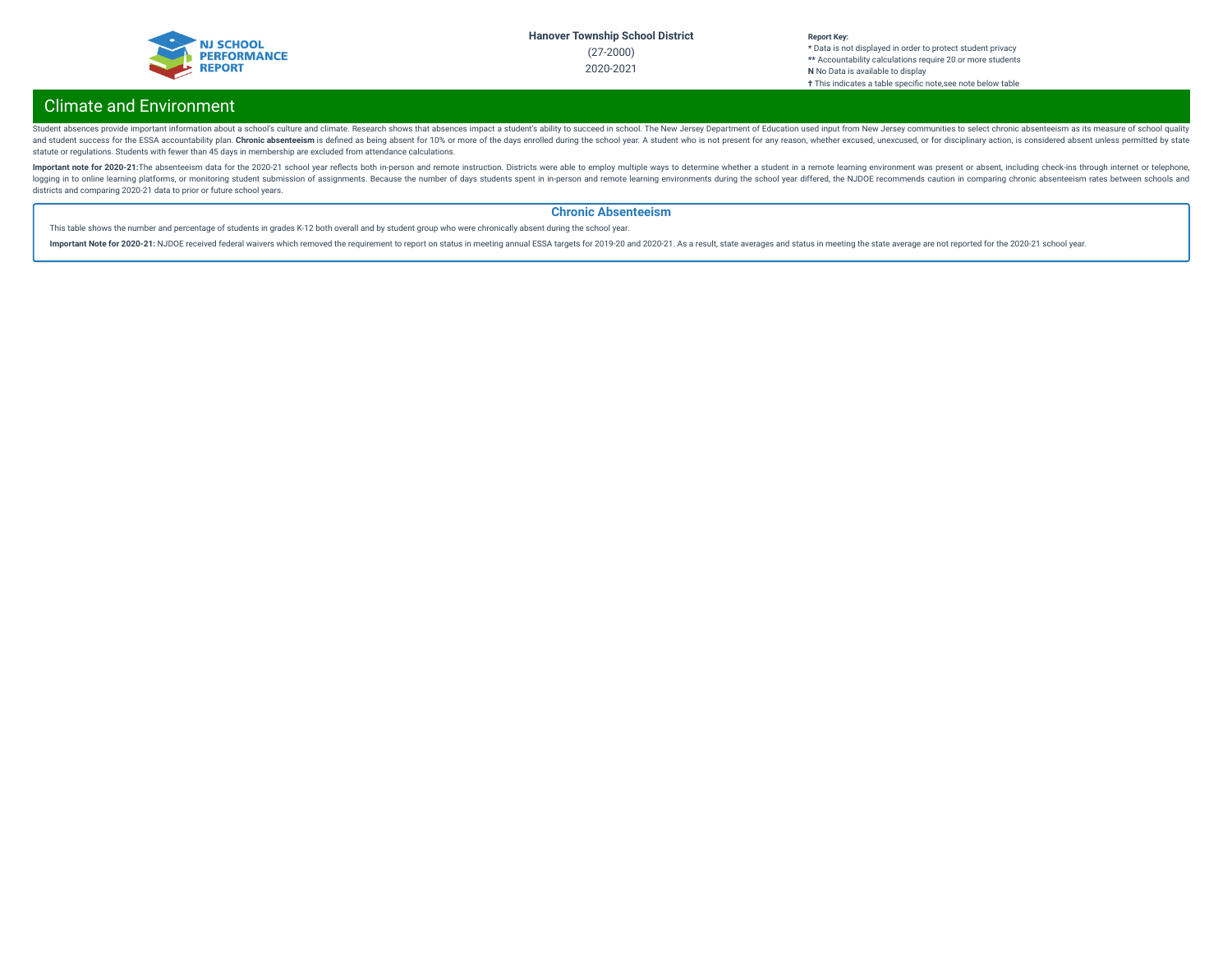| <b>NJ SCHOOL</b>   |
|--------------------|
| <b>PERFORMANCE</b> |
| <b>REPORT</b>      |
|                    |

#### **Report Key: \*** Data is not displayed in order to protect student privacy **\*\*** Accountability calculations require 20 or more students **N** No Data is available to display **†** This indicates a table specic note,see note below table

## Climate and Environment

Student absences provide important information about a school's culture and climate. Research shows that absences impact a student's ability to succeed in school. The New Jersey Department of Education used input from New and student success for the ESSA accountability plan. Chronic absenteeism is defined as being absent for 10% or more of the days enrolled during the school year. A student who is not present for any reason, whether excused statute or regulations. Students with fewer than 45 days in membership are excluded from attendance calculations.

Important note for 2020-21:The absenteeism data for the 2020-21 school year reflects both in-person and remote instruction. Districts were able to employ multiple ways to determine whether a student in a remote learning en logging in to online learning platforms, or monitoring student submission of assignments. Because the number of days students spent in in-person and remote learning environments during the school year differed, the NJDOE r districts and comparing 2020-21 data to prior or future school years.

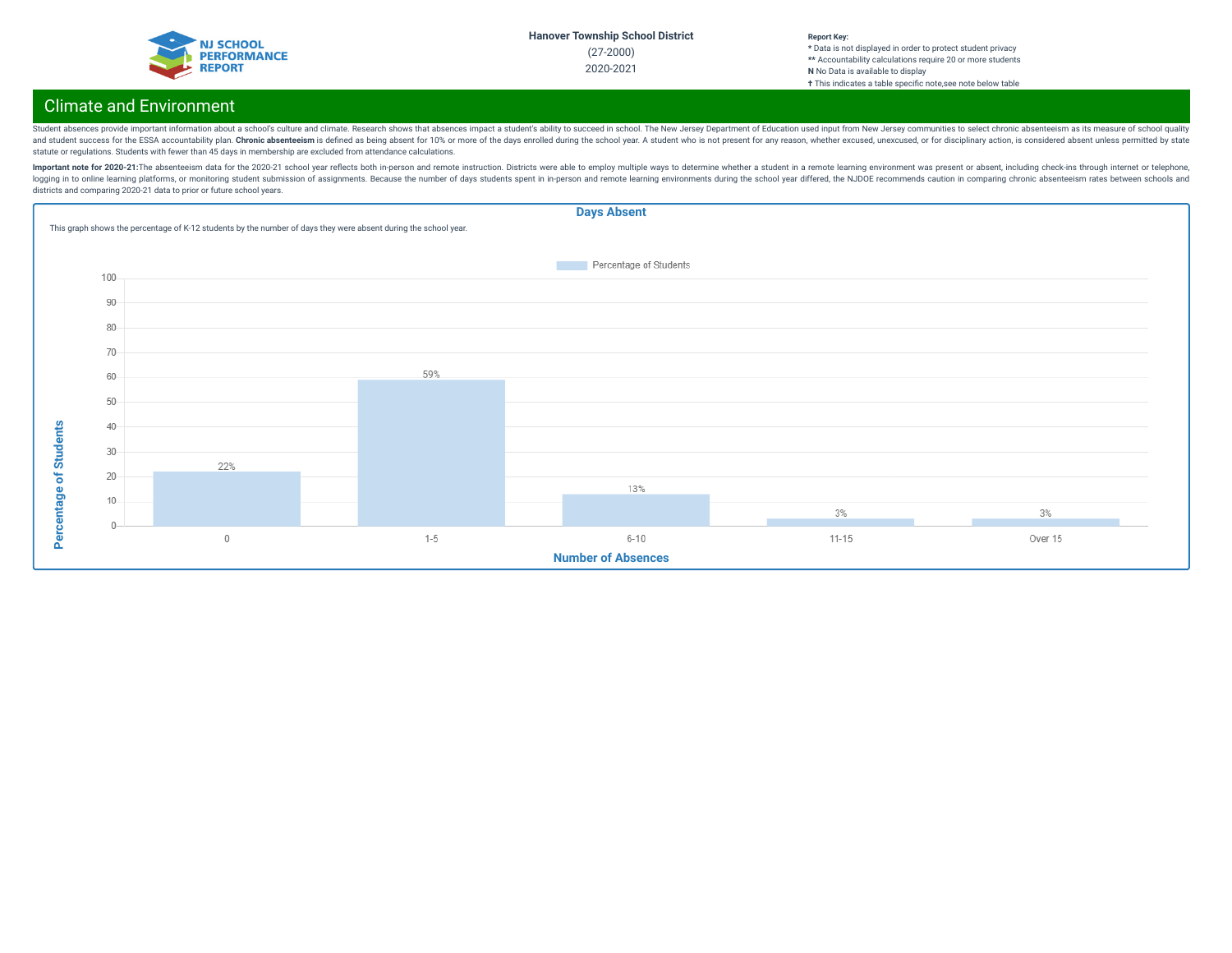| <b>NJ SCHOOL</b>   |
|--------------------|
| <b>PERFORMANCE</b> |
| <b>REPORT</b>      |
|                    |

#### **Report Key: \*** Data is not displayed in order to protect student privacy **\*\*** Accountability calculations require 20 or more students **N** No Data is available to display **†** This indicates a table specic note,see note below table

# Climate and Environment

**Percentage of Students**

Student absences provide important information about a school's culture and climate. Research shows that absences impact a student's ability to succeed in school. The New Jersey Department of Education used input from New and student success for the ESSA accountability plan. Chronic absenteeism is defined as being absent for 10% or more of the days enrolled during the school year. A student who is not present for any reason, whether excused statute or regulations. Students with fewer than 45 days in membership are excluded from attendance calculations.

Important note for 2020-21:The absenteeism data for the 2020-21 school year reflects both in-person and remote instruction. Districts were able to employ multiple ways to determine whether a student in a remote learning en logging in to online learning platforms, or monitoring student submission of assignments. Because the number of days students spent in in-person and remote learning environments during the school year differed, the NJDOE r districts and comparing 2020-21 data to prior or future school years.

#### **Chronic Absenteeism by Grade** This graph shows the percentage of students by grade level who were chronically absent during the school year. Important note for 2020-21: Because the number of days that students spent in in-person and remote learning environments during the school year differed, state level comparisons are not included in the graph for 2020-21. Percentage of Students 100 90 80 70 60 50 Percentage of Students 40 30 20 10%  $10$ 4% 4% 5% 3% 3%  $2%$  $1\%$  $0\%$  $0\%$ PK KG  $\mathbf{1}$  $\overline{2}$  $\overline{3}$  $\Delta$ 5  $6\phantom{1}$  $\overline{7}$ 8 **Grade Level**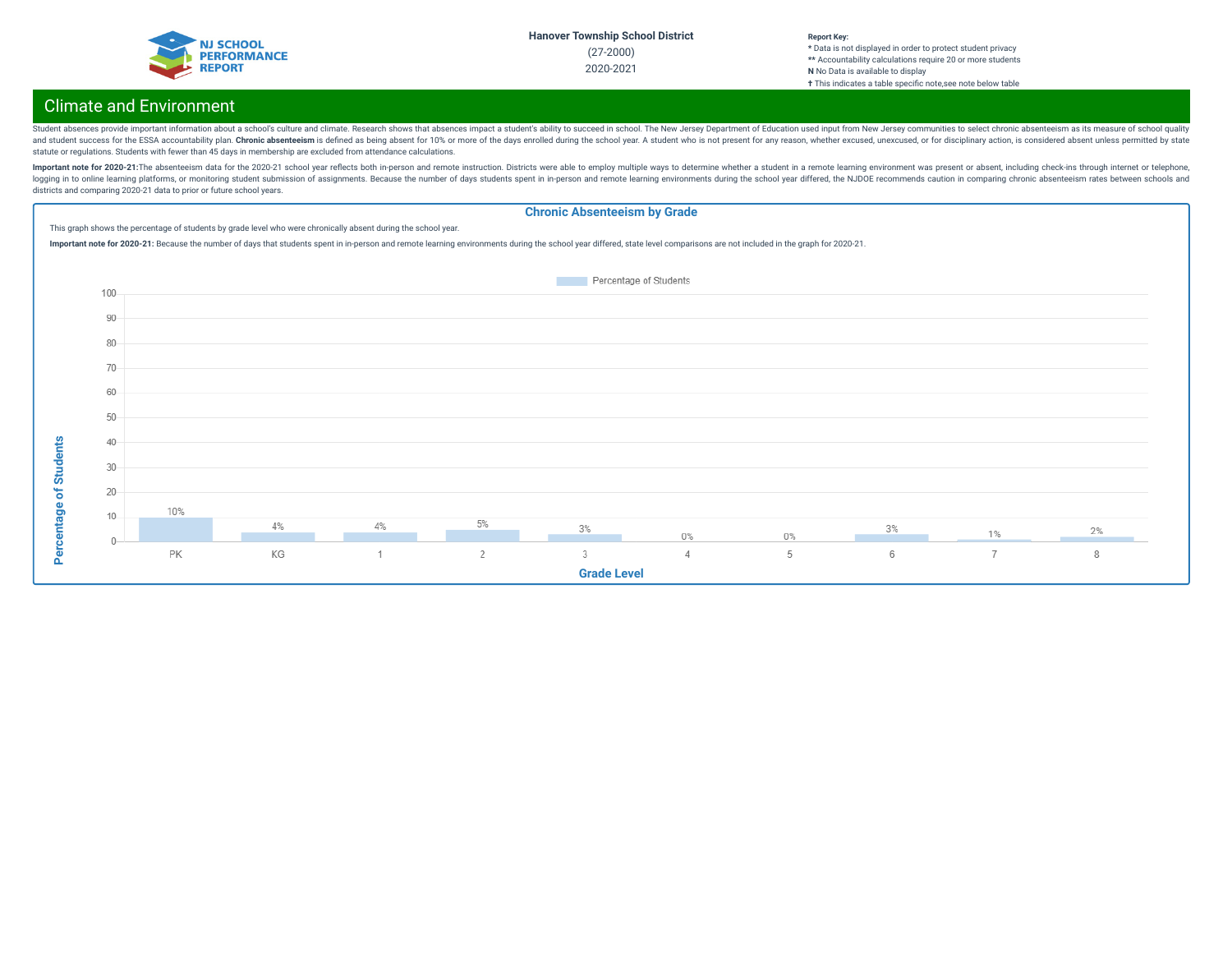

### **Report Key:**

**\*** Data is not displayed in order to protect student privacy **\*\*** Accountability calculations require 20 or more students **N** No Data is available to display **†** This indicates a table specic note,see note below table

## Climate and Environment

The New Jersey Department of Education migrated to a new reporting system, the Student Safety Data System (SSDS), starting in 2017-18, which includes improved definitions, new reporting fields, and updated guidance for rep inaccurate conclusions in many reporting categories. In addition to the 2018-19 data below, NJDOE is required, under ESSA, to report on the most recent, publicly-available Civil Rights Data Collection (CRDC) data, which ca 2017-2018, the CRDC and the State collection system, EVVRS, did not collect the same data elements. In an effort to better align the State system with the CRDC, the new Student Safety Data System (SSDS) collects all the re the SSDS which will allow LEAs to use the same data for both submissions.

Important note for 2020-21: Due to the COVID-19 pandemic, discipline data for the 2020-21 school year may not be comparable to prior or future school years and NJDOE recomments caution in making comparisons.

### **Violence, Vandalism, HIB, and Substance Offenses**

This table shows the number of incidents reported by type. A single incident may be counted under multiple incident types. The total unique incidents row provides an unduplicated count of incidents. The last row shows the rate of incidents for every 100 students enrolled.

| <b>Incident Type</b>                     | <b>Number of Incidents</b> |
|------------------------------------------|----------------------------|
| Violence                                 |                            |
| Weapons                                  |                            |
| Vandalism                                |                            |
| Substances                               |                            |
| Harassment, Intimidation, Bullying (HIB) |                            |
| <b>Total Unique Incidents</b>            |                            |
| Incidents Per 100 Students Enrolled      | 0.00                       |

### **Police Notifications**

This table shows, by incident type, the number of cases where an incident led to police notification.

| <b>Incident Type</b>                     | <b>Incidents Reported to Police</b> |
|------------------------------------------|-------------------------------------|
| Violence                                 |                                     |
| Weapons                                  |                                     |
| Vandalism                                |                                     |
| Substances                               |                                     |
| Harassment, Intimidation, Bullying (HIB) |                                     |
| Other Incidents Leading to Removal       |                                     |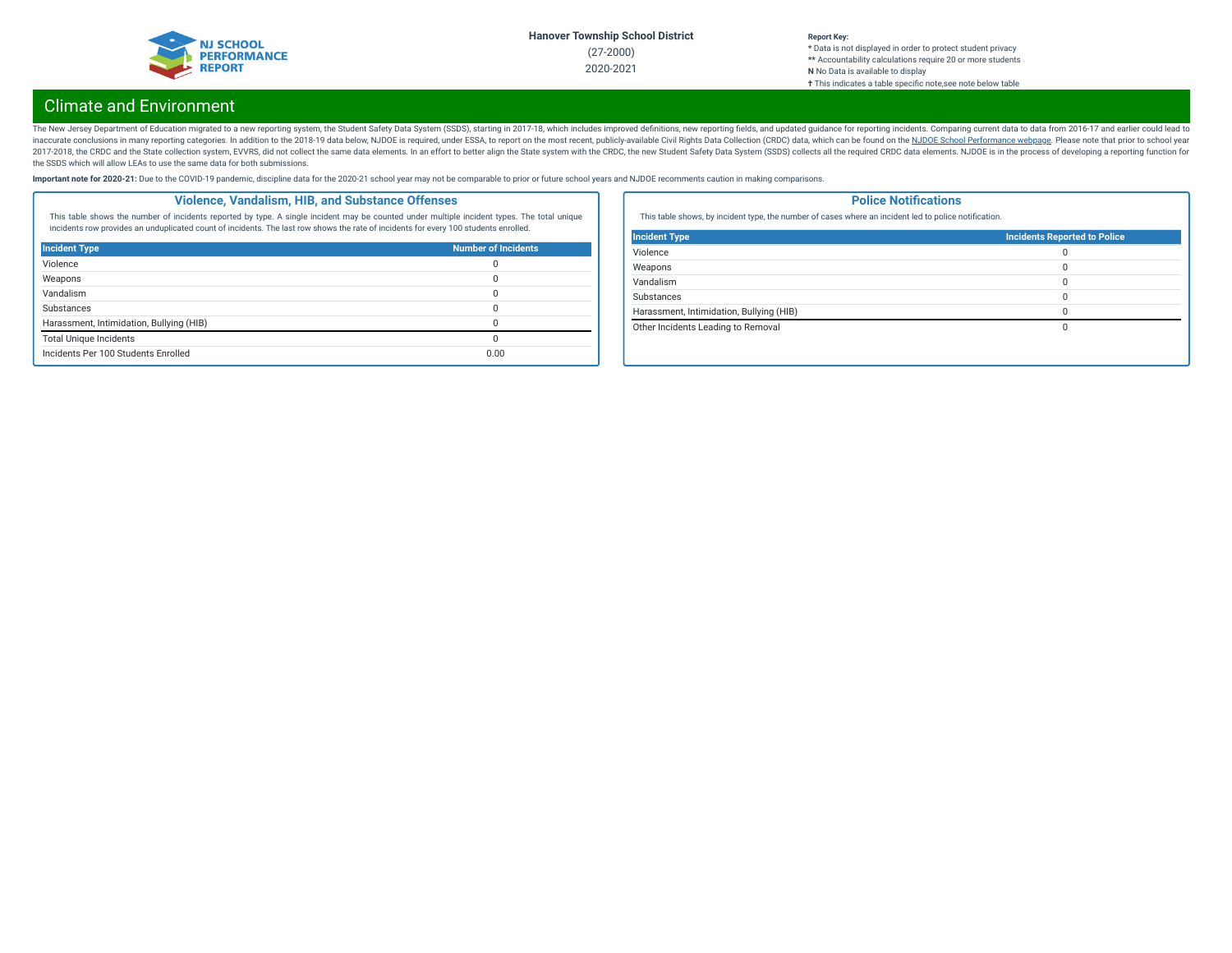

### **Report Key:**

**\*** Data is not displayed in order to protect student privacy **\*\*** Accountability calculations require 20 or more students **N** No Data is available to display **†** This indicates a table specic note,see note below table

## Climate and Environment

The New Jersey Department of Education migrated to a new reporting system, the Student Safety Data System (SSDS), starting in 2017-18, which includes improved definitions, new reporting fields, and updated guidance for rep inaccurate conclusions in many reporting categories. In addition to the 2018-19 data below, NJDOE is required, under ESSA, to report on the most recent, publicly-available Civil Rights Data Collection (CRDC) data, which ca 2017-2018, the CRDC and the State collection system, EVVRS, did not collect the same data elements. In an effort to better align the State system with the CRDC, the new Student Safety Data System (SSDS) collects all the re the SSDS which will allow LEAs to use the same data for both submissions.

Important note for 2020-21: Due to the COVID-19 pandemic, discipline data for the 2020-21 school year may not be comparable to prior or future school years and NJDOE recomments caution in making comparisons.

### **Harassment, Intimidation, and Bullying (HIB) Investigations**

This table shows, by the nature of the incident, the number of alleged and confirmed Harassment, Intimidation, and Bulling (HIB) investigations. The nature of an incident is based on the protected categories listed below, and the nature of a single HIB investigation may include multiple categories. All confirmed incidents must have an identified nature.

| <b>HIB Nature (Protected Category)</b> | <b>HIB Alleged</b> | <b>HIB Confirmed</b> | <b>Total HIB Investigations</b> |
|----------------------------------------|--------------------|----------------------|---------------------------------|
| Race                                   |                    |                      |                                 |
| Religion                               |                    |                      |                                 |
| Ancestry                               |                    |                      |                                 |
| Gender                                 |                    |                      |                                 |
| Sexual Orientation                     |                    |                      |                                 |
| Disability                             |                    |                      |                                 |
| Other                                  |                    |                      |                                 |
| No Identified Nature                   |                    |                      |                                 |

The first table shows, by removal type, the number and percentage of students who received disciplinary removals during the school year. Removal types include students receiving one or more in-school suspensions, one or more out-of-school suspensions, one or more suspension of any type, removal to another school or other educational program, expulsion with no further educational services, or arrest. The second table shows the total number of days missed due to out-of-school suspension for all students during the school year.

**Student Disciplinary Removals**

| <b>Removal Type</b>                |         | <b>Number of Students Percent of Students</b> |
|------------------------------------|---------|-----------------------------------------------|
| In-School Suspensions              | $\star$ | ÷                                             |
| Out-of-School Suspensions          |         | 0.0%                                          |
| Any Suspension                     | $\star$ | ÷                                             |
| Removal to other education program |         | 0.0%                                          |
| Expulsion                          |         | 0.0%                                          |
| Arrest                             |         | 0.0%                                          |

## **School Days Missed due to Out-of-School Suspensions**

 $\Omega$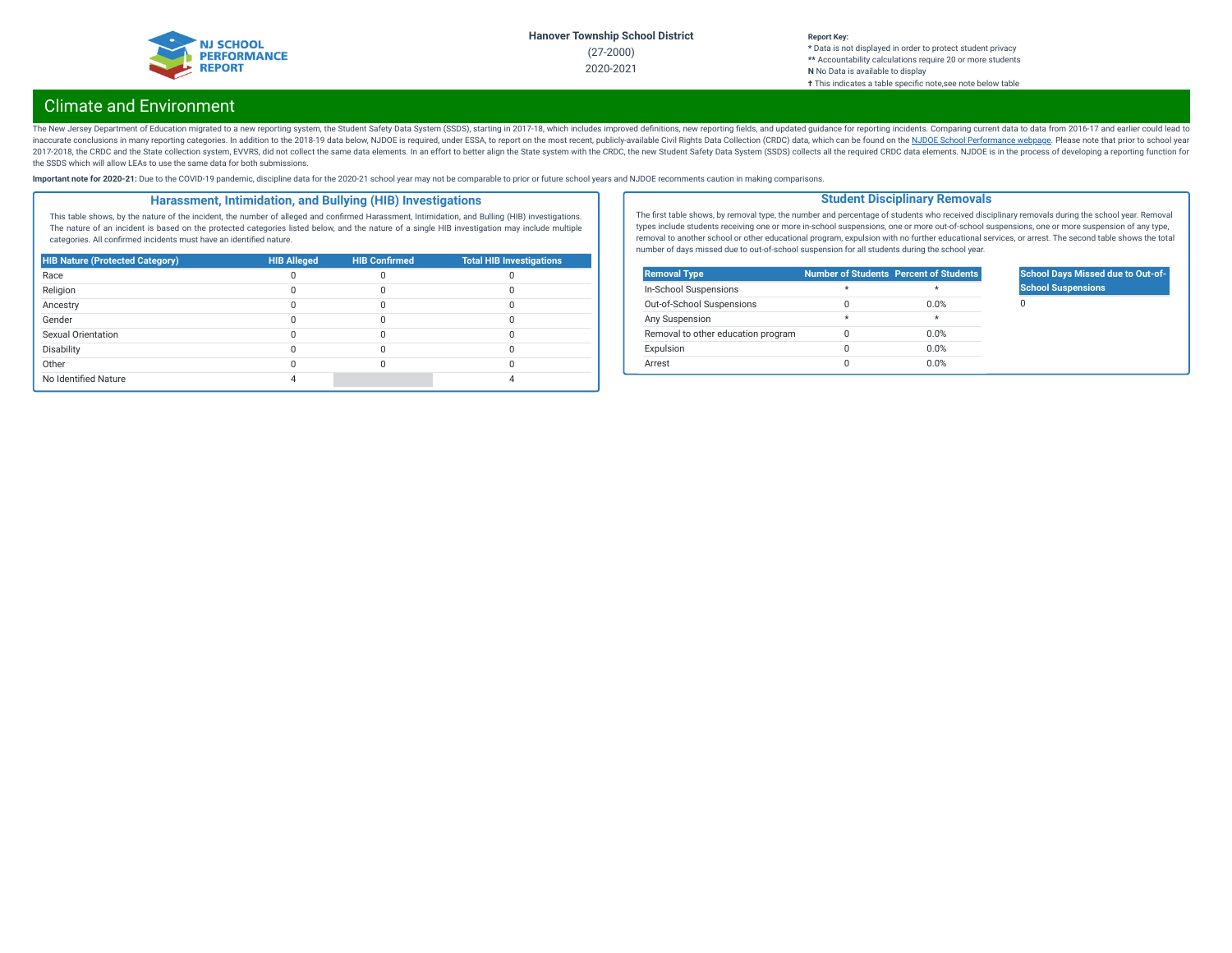

**\*** Data is not displayed in order to protect student privacy **\*\*** Accountability calculations require 20 or more students **N** No Data is available to display **†** This indicates a table specific note, see note below table

## Climate and Environment

## **Student Access to Technology and Internet**

In response to the COVID-19 pandemic, the NJDOE began collecting information on student device types, device owners, and internet [connectivity](https://www.nj.gov/education/schoolperformance/climate/docs/2020-2021%20Opportunity%20to%20Learn%20Data.xlsx) during the 2020-2021 school year about student access to technology and interne be found on the NJDOE website.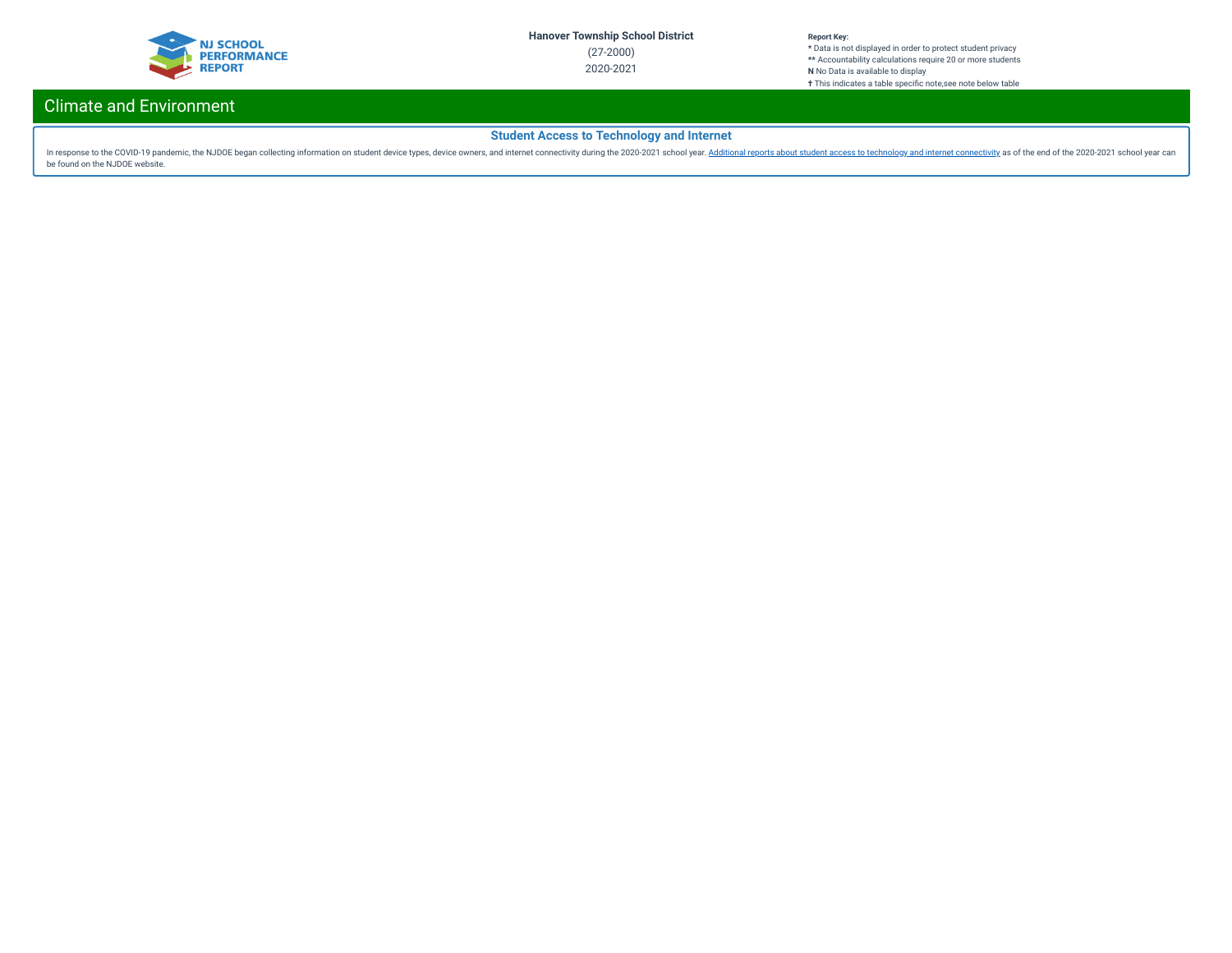

**\*** Data is not displayed in order to protect student privacy **\*\*** Accountability calculations require 20 or more students **N** No Data is available to display **†** This indicates a table specic note,see note below table

# **Staff**

Staff data reflects teachers and administrators reported by districts at the beginning of the school year.

### **Key terms for staff data:**

**Teachers:** All classroom teachers

Administrators: Principals, assistant principals, supervisors, coordinators, directors, and other central-office administrators, as well as superintendents and other district-level administrators

Experience: Experience is based on information submitted by districts on all their staff members. For purposes of this report, the ESSA Educator Equity and federal reporting requirements, NJDOE has defined teachers as "ine tables below report on "experienced" teachers and administrators for federal reporting purposes.

Out-of-Field: A teacher is labeled "out-of-field" if they are potentially teaching outside their area of certification. This could occur if the teacher cannot be found in the NJDOE's certification system, if their job code

### **Teachers – Experience**

This table shows information about the experience of teachers assigned to this district and across the state. No teachers in New Jersey are teaching under emergency or provisional credentials as defined the United States Department of Education. The number of out-offield teachers is the number of teachers who are potentially teaching outside of their area of certification.

| <b>Category</b>                                                           | <b>Teachers in</b><br><b>District</b> | <b>Teachers in</b><br><b>State</b> |
|---------------------------------------------------------------------------|---------------------------------------|------------------------------------|
| <b>Total Number of teachers</b>                                           | 136                                   | 118.311                            |
| Average years experience in public schools                                | 13.1                                  | 12.5                               |
| Average years experience in district                                      | 11.0                                  | 11.2                               |
| Percentage of Teachers with 4 or more years<br>experience in the district | 84.6%                                 | 76.5%                              |
| Number of out-of-field teachers                                           | 0                                     | 2.724                              |

#### **Administrators – Experience (District Level)**

This table shows information about the experience of administrators assigned to this district and across the state.

| <b>Category</b>                                                                 | Admin. in<br><b>District</b> | Admin. in<br><b>State</b> |
|---------------------------------------------------------------------------------|------------------------------|---------------------------|
| <b>Total Number of administrators</b>                                           | q                            | 9.580                     |
| Average years experience in public schools                                      | 16.4                         | 16.6                      |
| Average years experience in district                                            | 137                          | 127                       |
| Percentage of Administrators with 4 or more years<br>experience in the district | 88.9%                        | 79.3%                     |

#### **Staff Counts**

This table shows the number of staff members assigned to the district and state across several staff categories. The staff counts in this table reflect data submitted by districts to NJ SMART and reflect any teachers assigned and are not based on full-time equivalent (FTE). Additionally, some staff members may be assigned to the district only, but work in multiple schools in the district. In these cases, the table may show 0 staff members assigned to the school, even though there are district staff members working in the school.

| <b>Staff Category</b>                  | <b>District: Total Staff</b><br><b>Members</b> | <b>State: Total Staff</b><br><b>Members</b> |
|----------------------------------------|------------------------------------------------|---------------------------------------------|
| <b>Teachers</b>                        | 136                                            | 118.311                                     |
| Administrators                         | 9                                              | 9.580                                       |
| Librarians/Media<br><b>Specialists</b> | 4                                              | 1.215                                       |
| <b>Nurses</b>                          | 4                                              | 2.670                                       |
| School Counselors                      | 6                                              | 4.039                                       |
| Child Study Team Members               | 6                                              | 5.893                                       |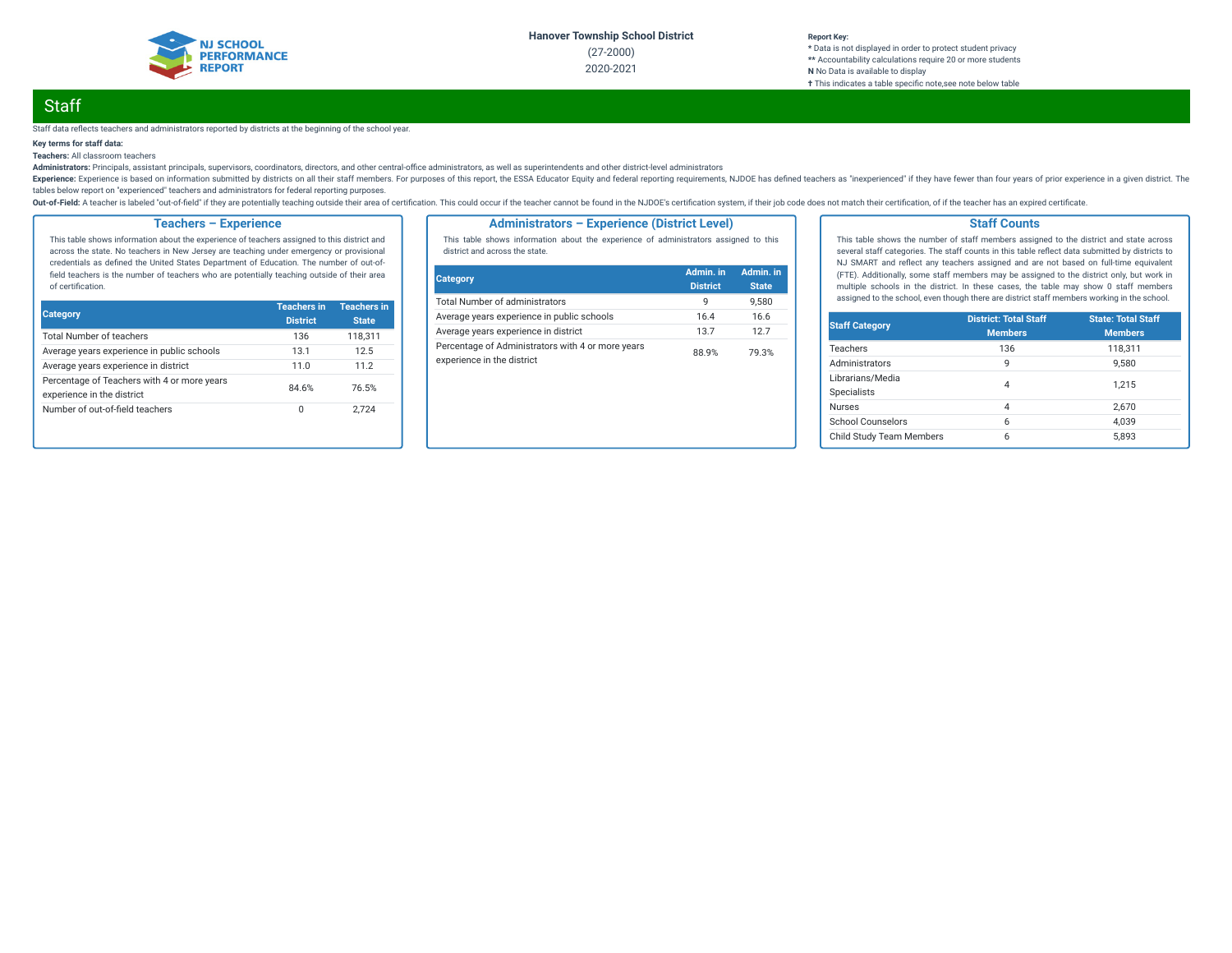

## **Report Key:**

**\*** Data is not displayed in order to protect student privacy **\*\*** Accountability calculations require 20 or more students **N** No Data is available to display **†** This indicates a table specic note,see note below table

# **Staff**

Staff data reflects teachers and administrators reported by districts at the beginning of the school year.

### **Key terms for staff data:**

**Teachers:** All classroom teachers

Administrators: Principals, assistant principals, supervisors, coordinators, directors, and other central-office administrators, as well as superintendents and other district-level administrators

Experience: Experience is based on information submitted by districts on all their staff members. For purposes of this report, the ESSA Educator Equity and federal reporting requirements, NJDOE has defined teachers as "ine tables below report on "experienced" teachers and administrators for federal reporting purposes.

Out-of-Field: A teacher is labeled "out-of-field" if they are potentially teaching outside their area of certification. This could occur if the teacher cannot be found in the NJDOE's certification system, if their job code

### **Student and Staff Ratios**

This table shows ratios of students and staff members in the district. The ratios are based on data submitted by the districts to NJ SMART and are not based on staff full-time equivalent (FTE).

| <b>Ratio</b>                               | <b>District Ratio</b> |
|--------------------------------------------|-----------------------|
| Students to Teachers                       | 10:1                  |
| Students to Administrators                 | 144:1                 |
| <b>Teachers to Administrators</b>          | 15:1                  |
| Students to Librarians/Media Specialists + | 325:1                 |
| Students to Nurses +                       | 325:1                 |
| Students to Counselors +                   | 217.1                 |
| Students to Child Study Team Members +,++  | 42:1                  |

† In some districts, staff members in these roles who work in multiple schools may be assigned only to the district and not to individual schools. As a result, a School Ratio may show N, but there may be district assigned staff working in the school †† Child Study Team members include school psychologists, school social workers, and learning disabilities teacher consultants also note that for the ratio compares Students with Disabilities instead of all students.

#### **Teachers and Administrators – Demographics**

This table compares the percentage of students, teachers, and administrators by gender and by racial and ethnic group. Note that 2019-20 is the first year that data was collected for nonbinary/undesignated gender and, as a result, the 2019-20 and 2020-21 data may not be a true representation of the student or staff population. Additionally, to protect student privacy, gender percentages for 2019-20 are rounded to the nearest 0.5 and percentages for 2020-21 may show a range, depending on the overall school population size.

| <b>Category</b>                     | <b>Students in District</b> | <b>Teachers in District</b> | <b>Administrators in District</b> | <b>Students in State</b> | <b>Teachers in State</b> | <b>Administrators in State</b> |
|-------------------------------------|-----------------------------|-----------------------------|-----------------------------------|--------------------------|--------------------------|--------------------------------|
| Female                              | 48.0%                       | 85-90%                      | $\star$                           | 49.0%                    | 77.0%                    | 56.0%                          |
| Male                                | 52.0%                       | 10-15%                      | $\star$                           | 51.0%                    | 23.0%                    | 44.0%                          |
| Non-Binary/Undesignated Gender      | $\leq 1\%$                  | ≤5%                         | $\star$                           | $\leq 1\%$               | $\leq 1\%$               | $\leq 1\%$                     |
| White                               | 66.7%                       | 99.3%                       | 100.0%                            | 40.5%                    | 82.9%                    | 76.8%                          |
| Hispanic                            | 11.5%                       | 0.7%                        | 0.0%                              | 31.2%                    | 7.8%                     | 7.6%                           |
| Black or African American           | 1.8%                        | 0.0%                        | 0.0%                              | 15.0%                    | 6.5%                     | 14.0%                          |
| Asian                               | 12.8%                       | 0.0%                        | 0.0%                              | 10.4%                    | 2.2%                     | 1.2%                           |
| American Indian or Alaska Native    | 0.1%                        | 0.0%                        | 0.0%                              | 0.2%                     | 0.2%                     | 0.1%                           |
| Native Hawaiian or Pacific Islander | 0.0%                        | 0.0%                        | 0.0%                              | 0.2%                     | 0.1%                     | 0.1%                           |
| Two or More Races                   | 7.0%                        | 0.0%                        | 0.0%                              | 2.6%                     | 0.2%                     | 0.2%                           |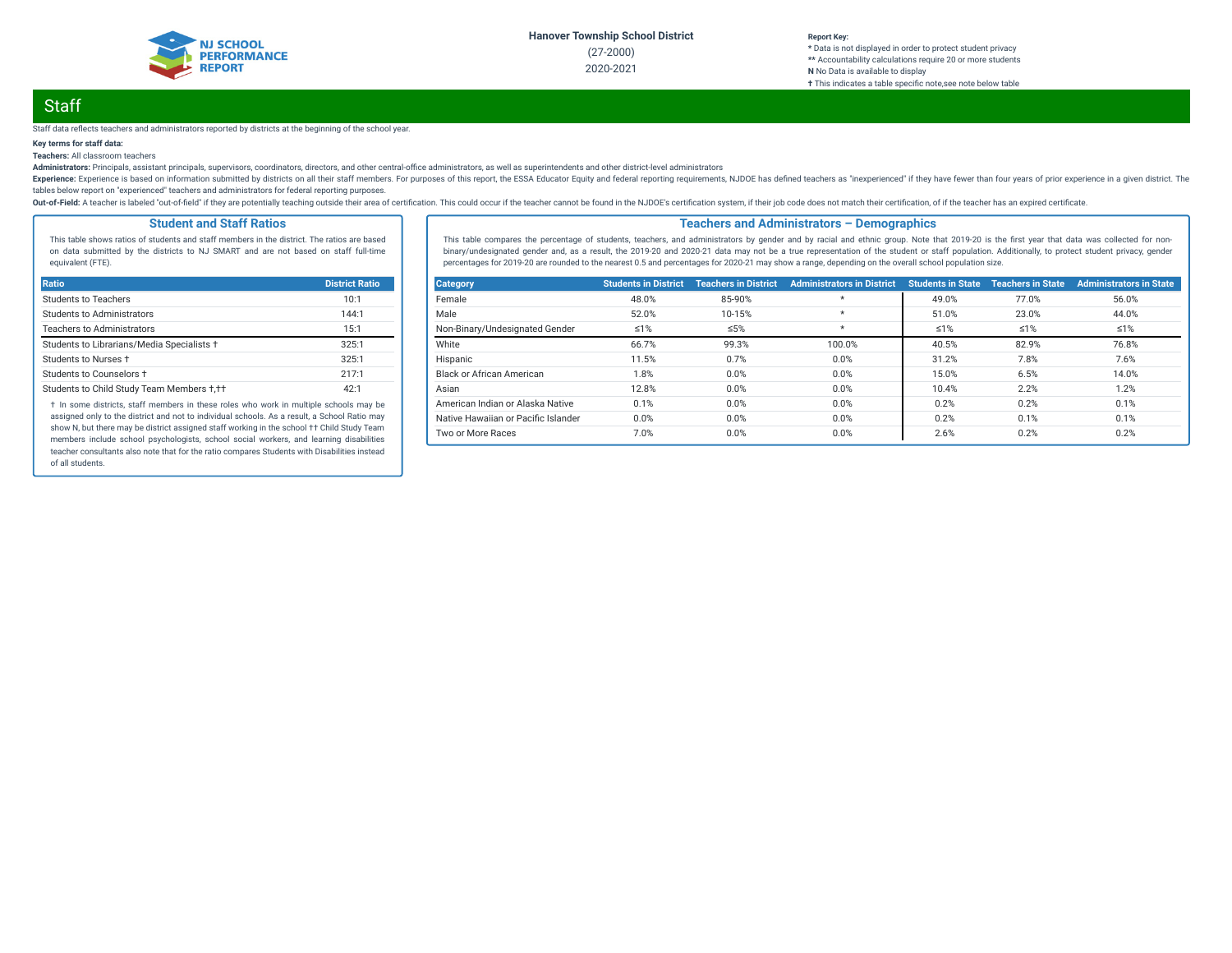

#### **Report Key:**

**\*** Data is not displayed in order to protect student privacy **\*\*** Accountability calculations require 20 or more students **N** No Data is available to display **†** This indicates a table specic note,see note below table

# **Staff**

#### Staff data reflects teachers and administrators reported by districts at the beginning of the school year.

### **Key terms for staff data:**

**Teachers:** All classroom teachers

Administrators: Principals, assistant principals, supervisors, coordinators, directors, and other central-office administrators, as well as superintendents and other district-level administrators

Experience: Experience is based on information submitted by districts on all their staff members. For purposes of this report, the ESSA Educator Equity and federal reporting requirements, NJDOE has defined teachers as "ine tables below report on "experienced" teachers and administrators for federal reporting purposes.

Out-of-Field: A teacher is labeled "out-of-field" if they are potentially teaching outside their area of certification. This could occur if the teacher cannot be found in the NJDOE's certification system, if their job code



#### **Teachers and Administrators - One-Year Retention (District Level)**

This table shows the percentage of teachers and administrators assigned to this district in 2019-20 that were still assigned to this district in 2020-21. Staff who were not retained may have changed districts or no longer work for the state (including retirements).

| Job Type                                      | <b>District</b> | <b>State</b> |
|-----------------------------------------------|-----------------|--------------|
| 2019-20 Teachers: Same district 2020-21       | 95.5%           | 91.5%        |
| 2019-20 Administrators: Same district 2020-21 | 100.0%          | 89 7%        |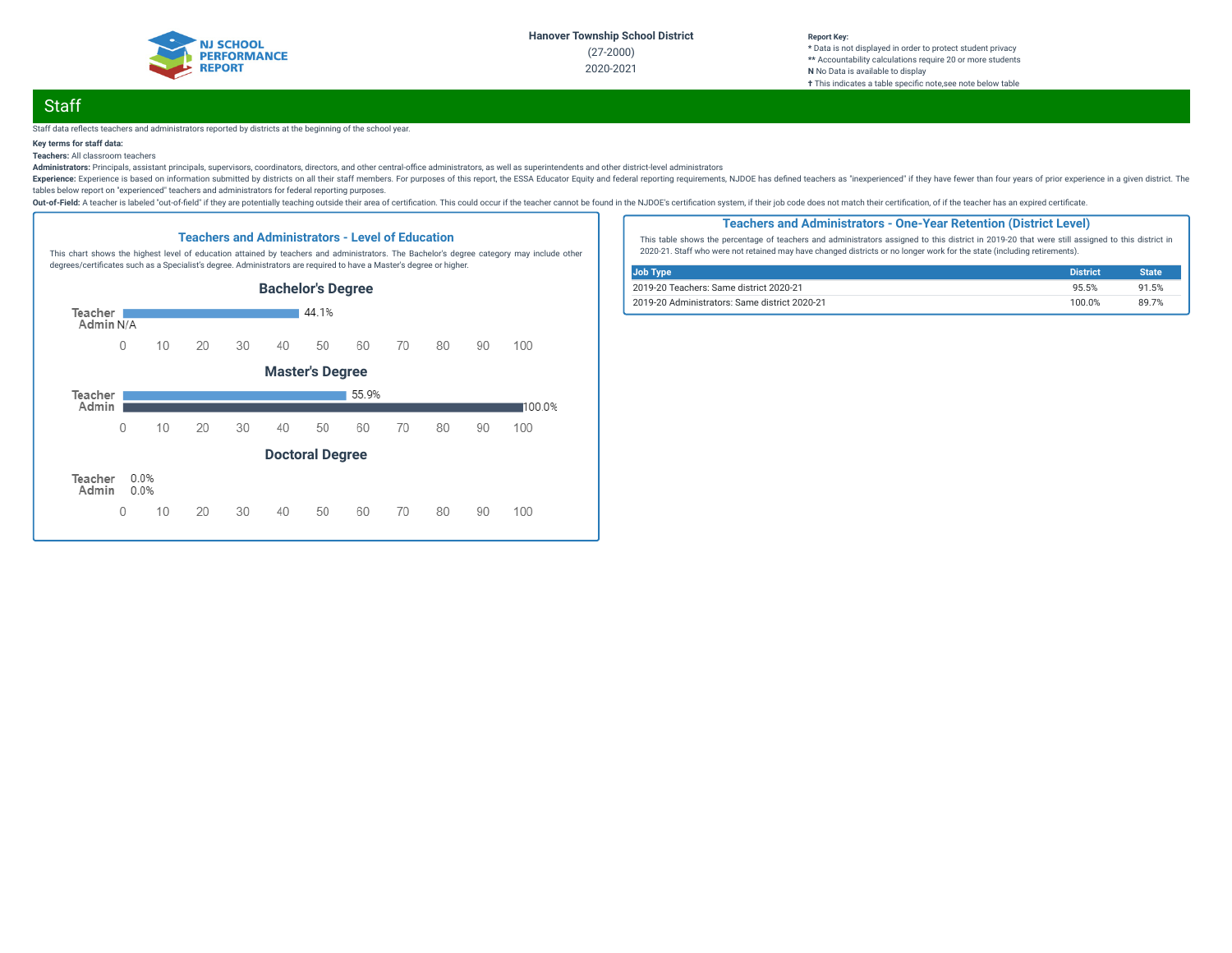

#### **Report Key: \*** Data is not displayed in order to protect student privacy **\*\*** Accountability calculations require 20 or more students **N** No Data is available to display **†** This indicates a table specific note, see note below table

# **Staff**

#### Staff data reflects teachers and administrators reported by districts at the beginning of the school year.

### **Key terms for staff data:**

**Teachers:** All classroom teachers

Administrators: Principals, assistant principals, supervisors, coordinators, directors, and other central-office administrators, as well as superintendents and other district-level administrators

Experience: Experience is based on information submitted by districts on all their staff members. For purposes of this report, the ESSA Educator Equity and federal reporting requirements, NJDOE has defined teachers as "ine tables below report on "experienced" teachers and administrators for federal reporting purposes.

Out-of-Field: A teacher is labeled "out-of-field" if they are potentially teaching outside their area of certification. This could occur if the teacher cannot be found in the NJDOE's certification system, if their job code

### **Teachers by Subject Area**

This table shows the counts of teachers by subject area with gender breakdown, experience, and level of education. The staff counts in this table reflect staff assignments as submitted by districts to NJ SMART and reflect some teachers may teach in multiple subject areas and may be counted more than once in this table or they may only be counted in their primary subject area. Additionally, in many elementary schools teachers are not assigne Specific) category and not in the other subject areas, but that does not mean those subjects are not being taught in the school. Special Education and Bilingual teachers are generally assigned to a subject area and also ei subject areas.

| <b>Subject Area</b>                       | <b>Total Number of</b><br><b>Teachers</b> | $\%$<br><b>Female Male</b> | $\%$         | % Non-binary or<br><b>Undesignated Gender</b> | $\%$   | $\frac{9}{6}$<br><b>White Hispanic</b> | % Black or African<br><b>American</b> | %<br><b>Asian</b> | % Native Hawaiian<br><b>Pacific Islander</b> | % American Indian or<br><b>Native American</b> | % Two or<br><b>More Races</b> | % 4 or more years<br>experience in the district | % Bachelor's<br><b>Degree(Highest Degree)</b> | % Master's<br><b>Degree</b> (Highest<br>Degree) |
|-------------------------------------------|-------------------------------------------|----------------------------|--------------|-----------------------------------------------|--------|----------------------------------------|---------------------------------------|-------------------|----------------------------------------------|------------------------------------------------|-------------------------------|-------------------------------------------------|-----------------------------------------------|-------------------------------------------------|
| <b>Elementary Not Subject</b><br>Specific | 71                                        | 90-95%                     | $5-$<br>10%  | $\leq 5\%$                                    | 100.0% | 0.0%                                   | 0.0%                                  | 0.0%              | 0.0%                                         | 0.0%                                           | 0.0%                          | 83.1%                                           | 53.5%                                         | 46.5%                                           |
| English/Language<br>Arts/Literacy         | 12                                        | $\star$                    | $\star$      | $\star$                                       | 100.0% | 0.0%                                   | 0.0%                                  | 0.0%              | 0.0%                                         | 0.0%                                           | 0.0%                          | 100.0%                                          | 16.7%                                         | 83.3%                                           |
| English Speakers or<br>Other Languages    | $\overline{2}$                            | $\star$                    | $\star$      | $\star$                                       | 100.0% | 0.0%                                   | 0.0%                                  | 0.0%              | 0.0%                                         | 0.0%                                           | 0.0%                          | 100.0%                                          | 0.0%                                          | 100.0%                                          |
| Mathematics                               | 8                                         | $\star$                    | $\star$      | $\star$                                       | 100.0% | 0.0%                                   | 0.0%                                  | 0.0%              | 0.0%                                         | 0.0%                                           | 0.0%                          | 75.0%                                           | 25.0%                                         | 75.0%                                           |
| Science                                   | 5                                         | $\star$                    | $\star$      | $\star$                                       | 100.0% | 0.0%                                   | 0.0%                                  | 0.0%              | 0.0%                                         | 0.0%                                           | 0.0%                          | 100.0%                                          | 20.0%                                         | 80.0%                                           |
| Social Studies/History                    | 5                                         | $\star$                    | $\star$      | $\star$                                       | 100.0% | 0.0%                                   | 0.0%                                  | 0.0%              | 0.0%                                         | 0.0%                                           | 0.0%                          | 100.0%                                          | 20.0%                                         | 80.0%                                           |
| World Language                            | $\Delta$                                  | $\star$                    | $\star$      | $\star$                                       | 75.0%  | 25.0%                                  | 0.0%                                  | 0.0%              | 0.0%                                         | 0.0%                                           | 0.0%                          | 50.0%                                           | 25.0%                                         | 75.0%                                           |
| Visual and Performing<br>Arts             | 10 <sup>1</sup>                           | $\star$                    | $\star$      | $\star$                                       | 100.0% | 0.0%                                   | 0.0%                                  | 0.0%              | 0.0%                                         | 0.0%                                           | 0.0%                          | 80.0%                                           | 50.0%                                         | 50.0%                                           |
| Health/Physical<br>Education              | $\overline{ }$                            | $\star$                    | $\star$      | $\star$                                       | 100.0% | 0.0%                                   | 0.0%                                  | 0.0%              | 0.0%                                         | 0.0%                                           | 0.0%                          | 85.7%                                           | 71.4%                                         | 28.6%                                           |
| Family & Consumer<br>Sciences             | $\mathbf 0$                               | N                          | $\mathsf{N}$ | N                                             | N      | N                                      | N                                     | N                 | $\mathsf{N}$                                 | ${\sf N}$                                      | N.                            | N                                               | N                                             | N                                               |
| <b>Financial Literacy</b>                 | $\mathbf{0}$                              | N                          | $\mathsf{N}$ | N                                             | N      | N                                      | N                                     | N                 | $\mathsf{N}$                                 | $\mathsf{N}$                                   | N                             | N                                               | N                                             | N                                               |
| <b>Business</b>                           | $\Omega$                                  | N                          | $\mathsf{N}$ | N                                             | N      | N                                      | N                                     | N                 | $\mathsf{N}$                                 | $\mathsf{N}$                                   | N                             | N                                               | $\mathsf{N}$                                  | N                                               |
| Computer Science/IT                       | $\mathbf{0}$                              | N                          | $\mathsf{N}$ | N                                             | N      | N                                      | N                                     | N                 | $\mathsf{N}$                                 | $\mathsf{N}$                                   | N                             | N                                               | N                                             | N                                               |
| <b>Industrial Arts</b>                    |                                           | $\star$                    | $\star$      | $\star$                                       | 100.0% | 0.0%                                   | 0.0%                                  | 0.0%              | 0.0%                                         | 0.0%                                           | 0.0%                          | 0.0%                                            | 100.0%                                        | 0.0%                                            |
| <b>Career and Technical</b><br>Education  | $\mathbf 0$                               | N                          | N            | N                                             | N      | N                                      | N                                     | N                 | N                                            | $\mathsf{N}$                                   | N                             | N                                               | N                                             | $\mathsf{N}$                                    |
| <b>Special Education</b>                  | 21                                        | >80%% ≤20%                 |              | ≤20%                                          | 100.0% | 0.0%                                   | 0.0%                                  | 0.0%              | 0.0%                                         | 0.0%                                           | 0.0%                          | 95.2%                                           | 33.3%                                         | 66.7%                                           |
| Bilingual                                 | $\mathbf{0}$                              | N                          | $\mathsf{N}$ | N                                             | N      | N                                      | N                                     | N                 | $\mathsf{N}$                                 | $\mathsf{N}$                                   | N                             | N                                               | N                                             | N                                               |
|                                           |                                           |                            |              |                                               |        |                                        |                                       |                   |                                              |                                                |                               |                                                 |                                               |                                                 |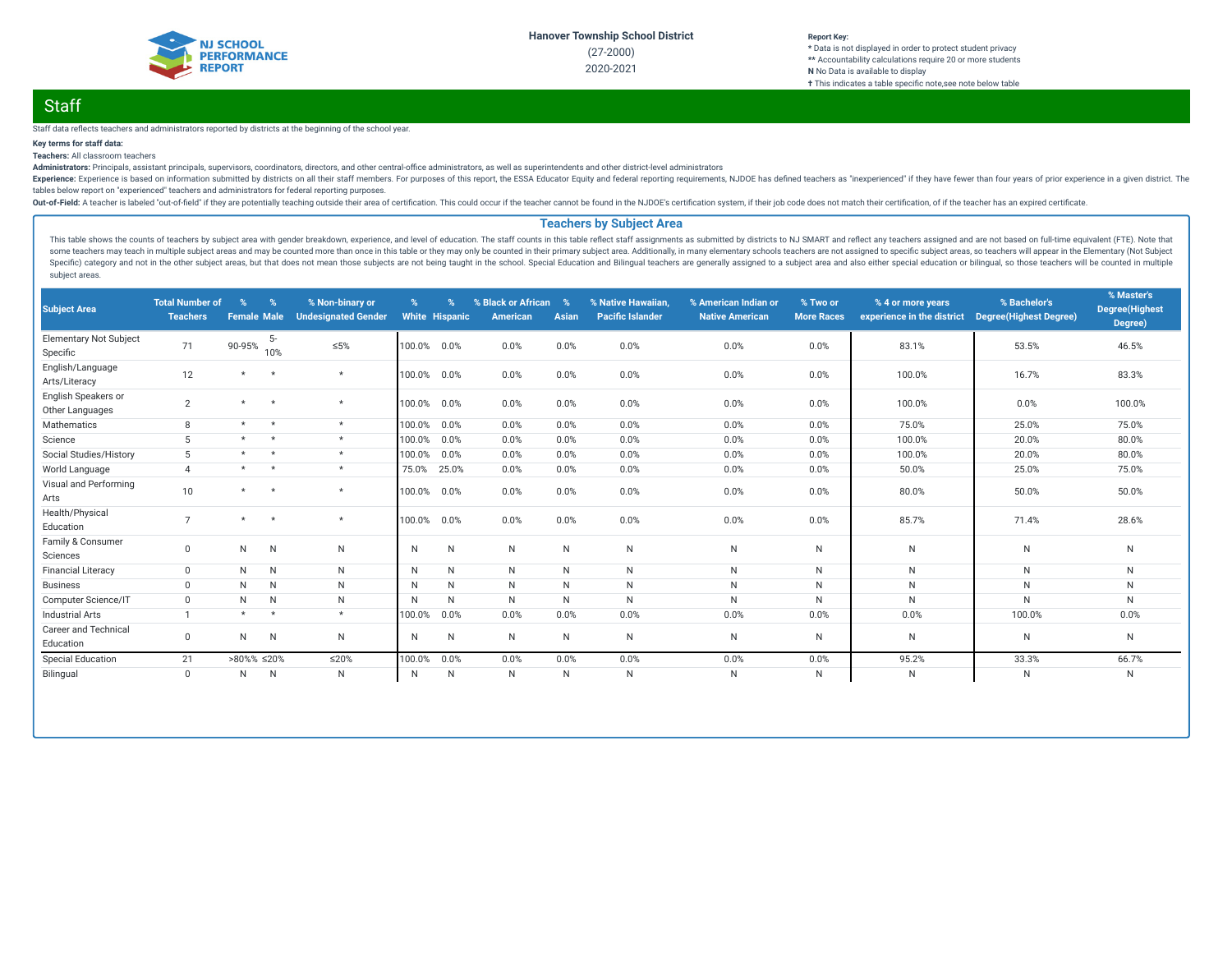

## Per-Pupil Expenditures

### **Per-Pupil Expenditures by Source**

The link below produces a spreadsheet listing all school-level summaries of the most recently available expenses for regular and special education students taught at schools by district across the state. The amounts shown operations and maintenance, and extra-curricular activities.

For more information regarding this spreadsheet please refer to the guidance for school level reporting, which is available on the NJDOE webpage ESSA School Level Reporting [Information](https://www.nj.gov/education/finance/fp/af/essa.shtml). More in-depth information about dist and the [Comprehensive](https://www.nj.gov/education/finance/fp/cafr/search/) Annual Financial Report (CAFR) and Auditor Management Reports (AMRs).

Please be aware that the total district expenditures represented in these reports are taken from audited district financial data, but the subsequent allocation of these resources to specific schools is not audited or other questions about the assignment (or lack of assignment) of school-level amounts, please contact the district for additional information.

#### Link to District Summary of [2020-21 School-Level](https://homeroom4.doe.state.nj.us/audsum/PpeReport?&did=2000&fileformat=html&reportname=PERFORMREPORT&fy=21) Per Pupil Expenditures by Source

An option to download all [school-level](https://homeroom4.doe.state.nj.us/audsum/PpeReport?&did=9999&fileformat=html&reportname=PERFORMREPORT&fy=21) summaries by district in one spreadsheet is also available. However, because districts have flexibility in how certain costs are allocated to individual schools, school-level costs sh

| <b>Hanover Twp</b>                                 | Federal | <b>State &amp; Local</b> | <b>Total</b> | ADE**   |
|----------------------------------------------------|---------|--------------------------|--------------|---------|
| School Level Expenditures Not Assigned to a School | Ś4      | \$5,339                  | \$5,343      | 1,295.3 |
| District Level Central Expenditures                |         | \$3,018                  | \$3,018      | 1,295.3 |
| Bee Meadow School                                  | \$415   | \$13,819                 | \$14,234     | 297.3   |
| Memorial Junior School                             | \$206   | \$10,698                 | \$10,904     | 464.2   |
| Mountview Road School                              | \$336   | \$10,276                 | \$10,612     | 283.6   |
| Salem Drive School                                 | \$382   | \$10,713                 | \$11,095     | 250.1   |
|                                                    |         |                          |              |         |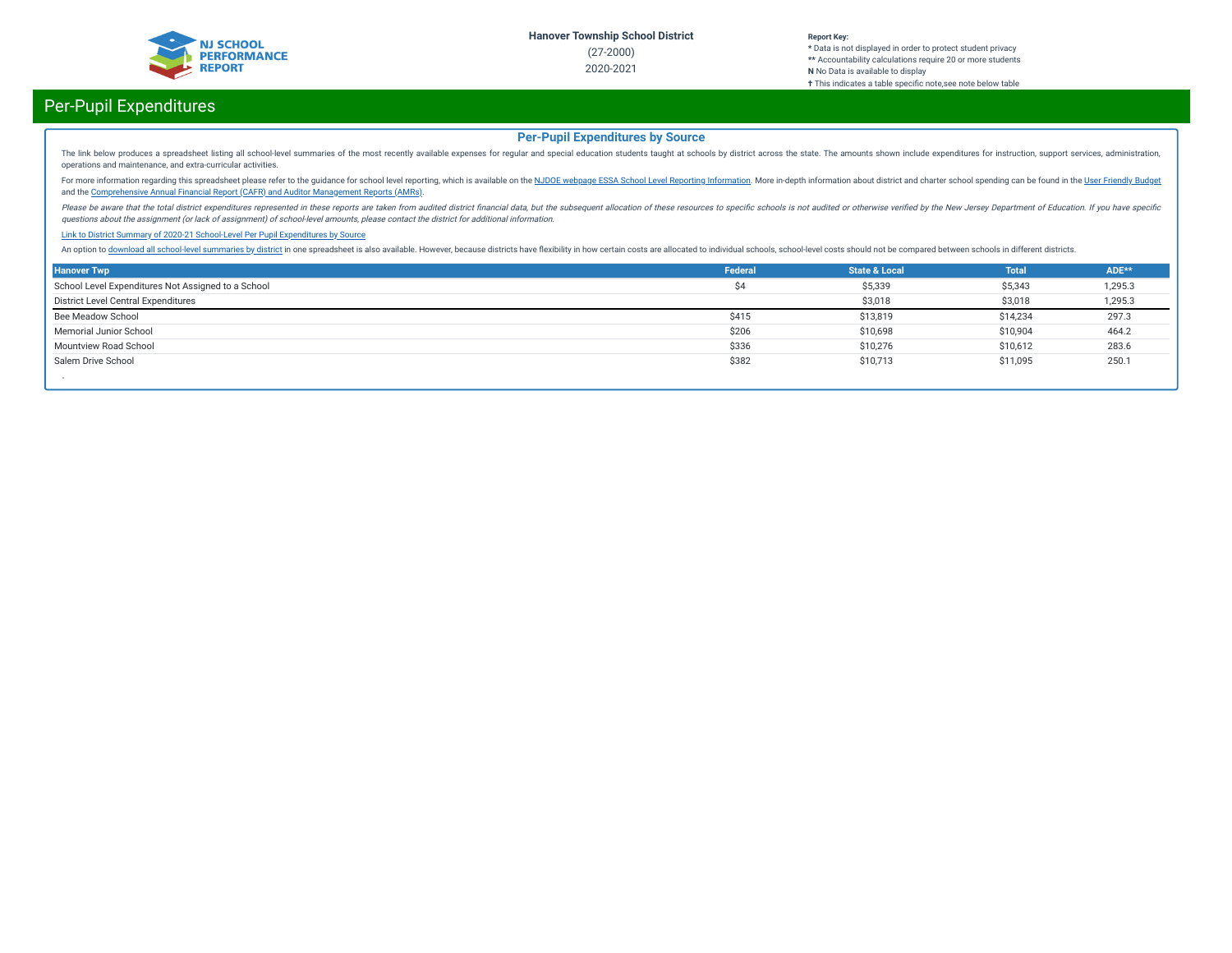

**\*** Data is not displayed in order to protect student privacy **\*\*** Accountability calculations require 20 or more students **N** No Data is available to display **†** This indicates a table specific note, see note below table

## Accountability

New Jersey's Every Student Succeeds Act (ESSA) Accountability System New Jersey's school accountability system identifies schools that are in need of comprehensive and targeted support as required by the Every Student Succ identify schools in the following four federal categories every three years:

- **Comprehensive Support and Improvement (CSI): Overall Low Performing:**
	- Schools with a summative score in the bottom 5% of Title I schools.
- **Comprehensive Support and Improvement (CSI): Low Graduation Rate:** High schools with a four-year graduation rate of 67% or less
- **Additional Targeted Support and Improvement: Low Performing Student Group (ATSI):**
- Schools with one or more student group with a summative score that would be in the bottom 5% of Title I schools
- **Comprehensive Support and Improvement (CSI): Chronically Low Performing:**
	- o Title I schools identified as Additional Targeted Support and Improvement; Low Performing Student Group (ATSI) that are identified for three or more consecutive years, i.e. ATSI schools that do not meet exit criteria.
	- The NJDOE has not yet identified schools in this category as no ATSI schools have been in status for three or more years.

Annually, NJDOE will identify schools in the following federal category:

- **Targeted Support and Improvement: Consistently Underperforming Student Group (TSI):**
	- schools with one or more student groups that missed annual targets or standards for all indicators for two years in a row

#### For purposes of ESSA accountability, only schools and student groups with data for 20 or more students are included in calculations.

For more information about New Jersey's accountability system, how indicator and summative scores were calculated, how federal accountability status is determined, and [statewide](https://www.state.nj.us/education/title1/accountability/progress/19/2018-19%20Statewide%20Progress%20toward%20Long-Term%20Goals.pdf) progress toward long-term goals, see these a

Important Note for 2020-2021: Due to the COVID-19 pandemic, New Jersey received waivers from the United States Department of Education (USED) in both [March](https://oese.ed.gov/files/2021/03/nj-acct-waiver-response-1.pdf) 2020 and March 2021 that waived accountability-related requirement 2020-2021 school years. These waivers removed the requirements to:

- Calculate indicator scores and summative scores for the 2019-2020 and 2020-2021 school years;
- Measure progress toward long-term goals and measures of interim progress for accountability indicators for the 2019-2020 and 2020-2021 school years; and
- Identify schools for comprehensive and targeted support and improvement during the 2020-2021 and 2021-2022 school years (based on 2019-2020 and 2020-2021 data, respectively).

As a result of these waivers, any school that was identified for comprehensive or targeted support and improvement during the 2019-2020 school year will retain the same status for the 2021-2022 and 2022-2023 school years a

For the categories that are identified every three vears, the last identification occurred in the 2018-2019 school year (based on 2017-2018 data) and the next identification was scheduled for the 2021-2022 school year (bas the 2022-2023 school year (based on 2021-2022 data) and all currently identied schools will be eligible to exit status at the end of the 2022-2023 school year.

For the annual identification of schools for Targeted Support and Improvement: Consistently Underperforming Student Group, no schools will be identified during the 2020-2021 or 2021-2022 school year as a result of these wa

The 2020-2021 Accountability Indicator Scores and Summative Ratings and Accountability Summary by Student Group tables will not be included in the report for 2020-2021 as these tables include indicator scores, summative sc March 2020 waiver.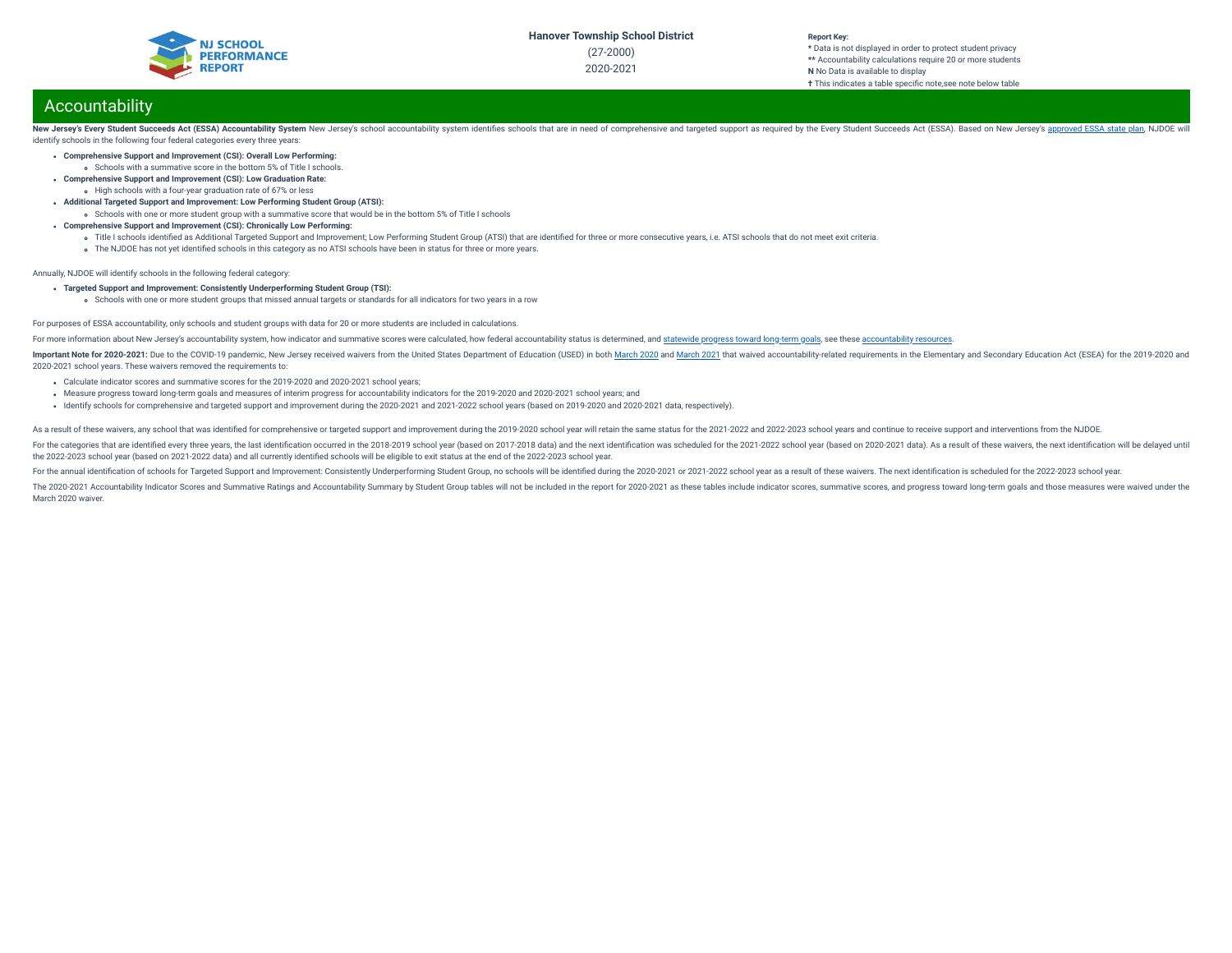

# Accountability

### **Schools Identified as Requiring Comprehensive or Targeted Support - Districtwide**

The table below provides the list of schools in the district that have been identified for either comprehensive or targeted support for the 2022-23 school year, the category (or reason) for identification, the year the sch additional information, the NJDOE ESSA [Accountability](https://www.state.nj.us/education/title1/accountability/progress/20/) webpage includes a list of all schools requiring [comprehensive](https://www.state.nj.us/education/title1/accountability/progress/19/CAP%20Comprehensive_Targeted_Schools.xlsx) or targeted support and improvement with the amount of School Improvement Aid (SIA) funds received and in

**There are currently no schools in this district identied as requiring comprehensive or targeted support during the 2022-23 school year.**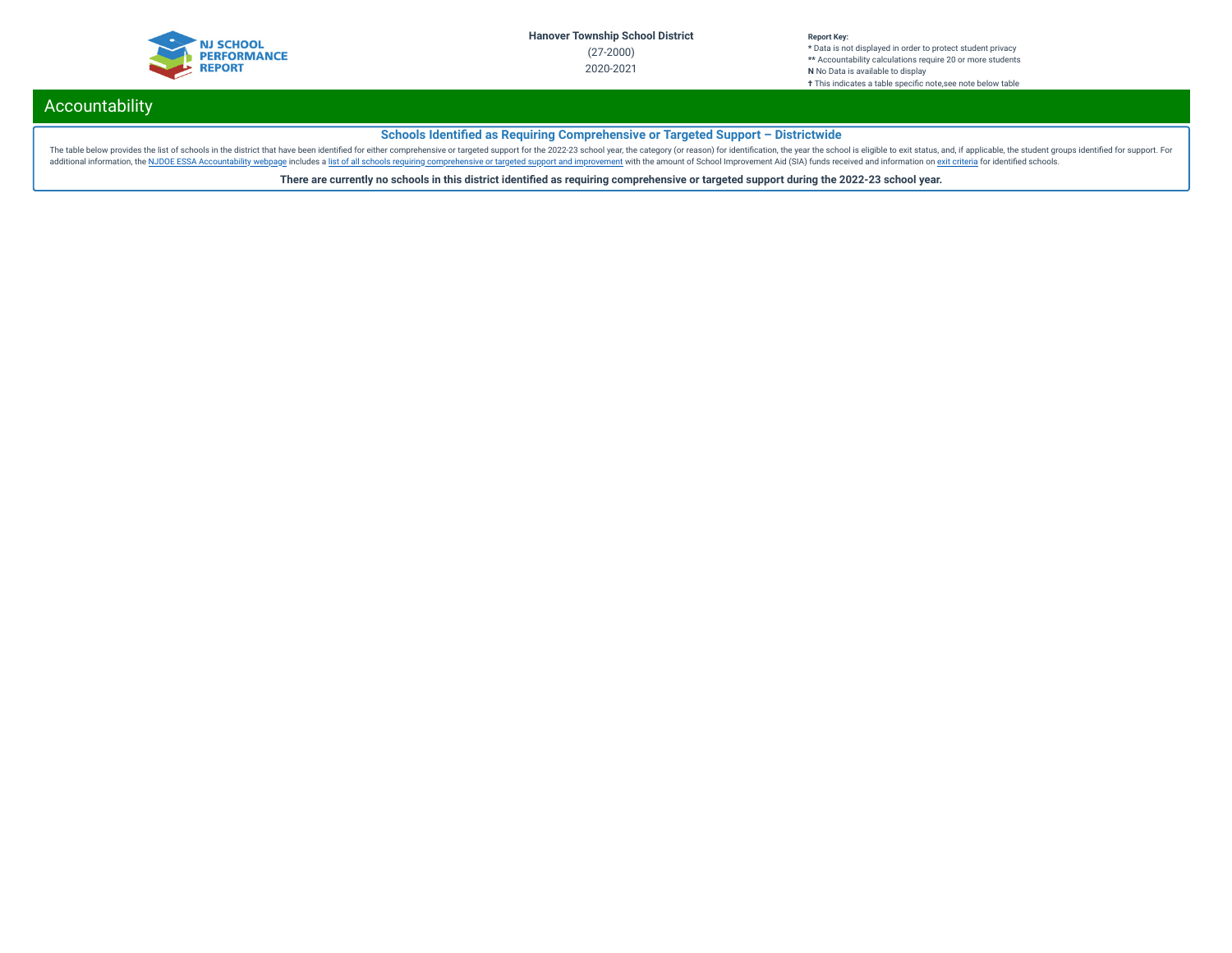

# Accountability

### **ESSA Accountability Progress**

The table below shows performance on each of New Jersey's ESSA accountability indicators for the last three years. ELA and Math Proficiency represent the percentage of students that met or exceeded expectations on statewid student growth percentile. Four- and five-year graduation rates represent the adjusted cohort graduation rates. Progress toward English Language Proficiency shows the percentage of English Learners who demonstrated the exp Language proficiency. Chronic absenteeism represents the percentage of students that were absent for 10% or more of the days enrolled during the school year.

Important Note for 2020-21: The NJDOE received federal waivers that waived certain assessment and accountability-related requirements for the 2019-20 and 2020-21 school years. As a result, proficiency, growth, and progress 21 and chronic absenteeism data is not available for 2019-20.

| <b>ESSA Acountability Indicator</b>                                                                                                                      | 2018-19 | 2019-20 | 2020-21 |  |
|----------------------------------------------------------------------------------------------------------------------------------------------------------|---------|---------|---------|--|
| <b>ELA Proficiency</b>                                                                                                                                   | 74.6%   |         |         |  |
| <b>Math Proficiency</b>                                                                                                                                  | 59.1%   |         |         |  |
| <b>ELA Growth</b>                                                                                                                                        | 59      |         |         |  |
| Math Growth                                                                                                                                              | 52      |         |         |  |
| 4-Year Graduation Rate+                                                                                                                                  |         |         |         |  |
| 5-Year Graduation Rate†                                                                                                                                  |         |         |         |  |
| Progress toward English Language Proficiency                                                                                                             | 72.0%   |         |         |  |
| Chronic Absenteeism                                                                                                                                      | 4.8%    |         | 2.2%    |  |
| + This table shows the most recent graduation rate for reference, but accountability calculations for a given year use the prior year's graduation rate. |         |         |         |  |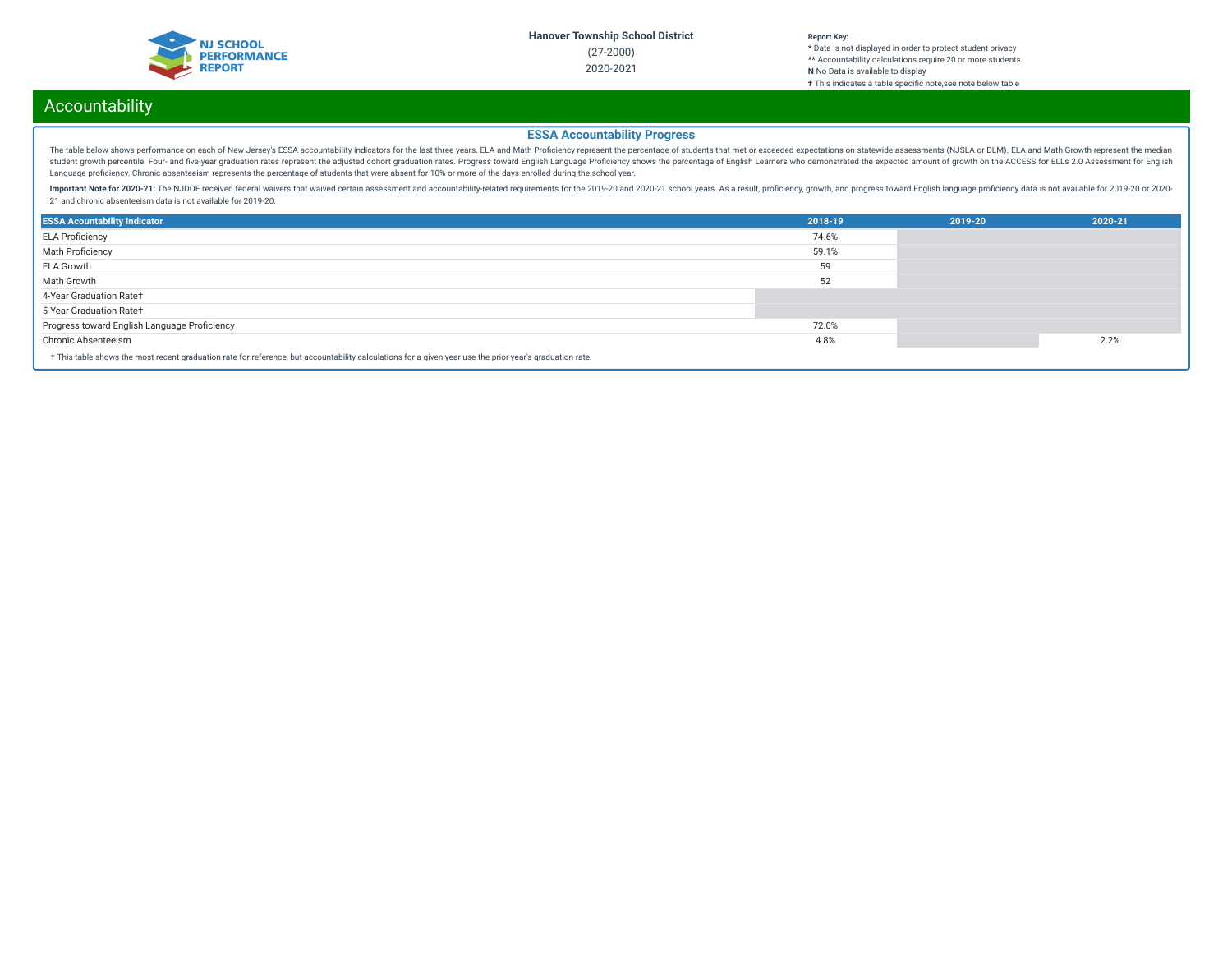

# Narrative

| <b>Highlights:</b>                           | . Our District was recognized as a "Common Sense" District by Common Sense Media for our efforts in teaching digital citizenship and supporting educators using technology for learning.                                                                                                                                                                                                                                                                                                                                                                               |
|----------------------------------------------|------------------------------------------------------------------------------------------------------------------------------------------------------------------------------------------------------------------------------------------------------------------------------------------------------------------------------------------------------------------------------------------------------------------------------------------------------------------------------------------------------------------------------------------------------------------------|
| <b>Mission, Vision, Theme:</b>               | The District's Vision Statement, "A Community That Inspires Excellence," supports our mission, to provide a solid foundation for future success, children<br>will be challenged to think critically, assume responsibility, contribute to their community, and care about others as well as themselves. All pupils" abilities<br>will be developed within a nurturing environment so that they achieve the New Jersey Student Learning Standards at all grade levels through the offering<br>of excellent and innovative academic, athletic, and artistic experiences. |
| <b>Awards, Recognition, Accomplishments:</b> | Students throughout the District on various grde levels have been honored and recognized on the local, state, and national level for their participation in<br>the Patriot's Pen Essay Contest, the Nonpoint Source Pollution Art Contest, the Peace Island Art & Essay Contest, etc. Student athletes have been<br>honored and recognized for both individual and team championships via participation in our interscholastic athletic programs. Board of Education<br>member earned the "Certificated Master Board Member" Award and Service Award.                  |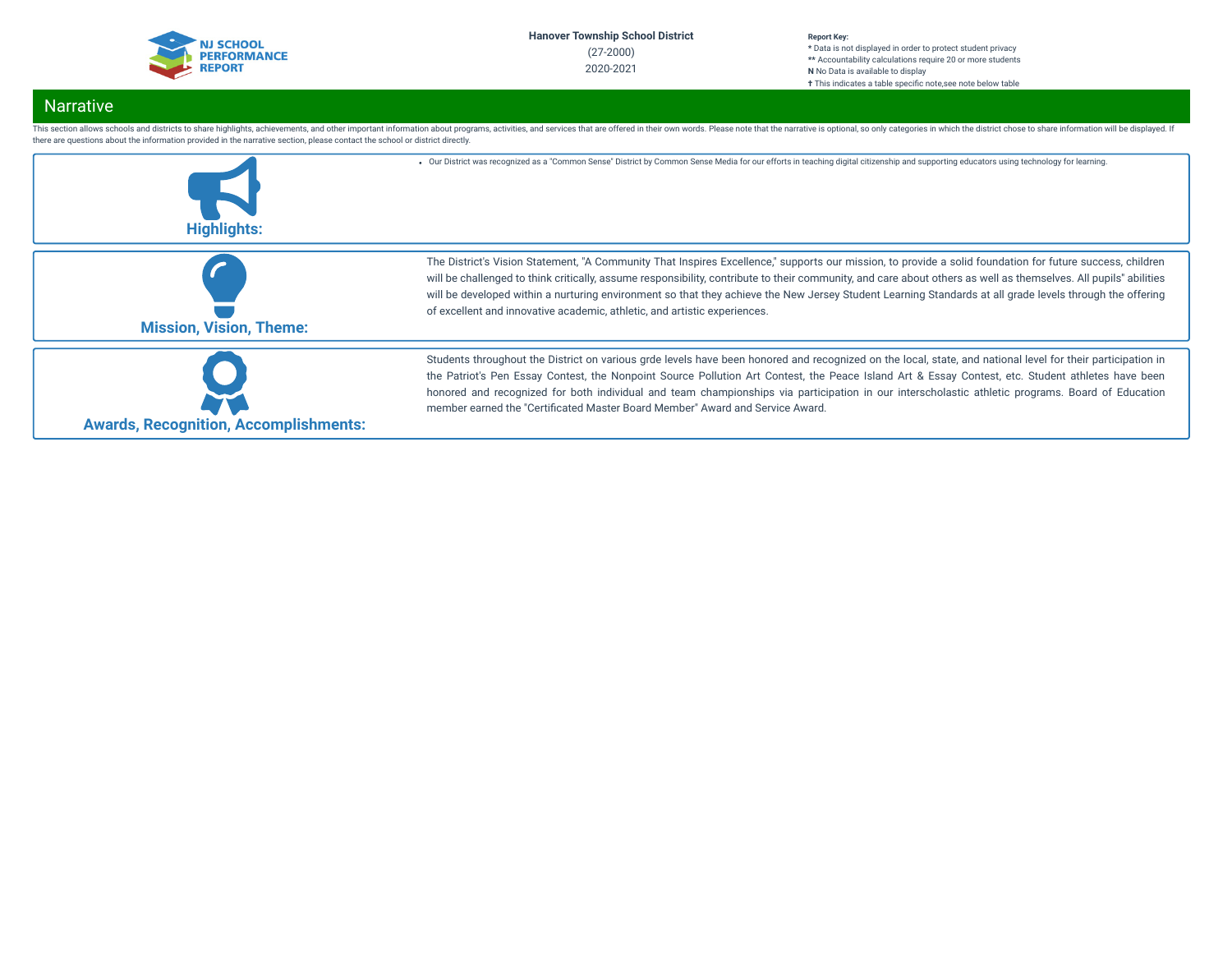| <b>NJ SCHOOL</b>   |
|--------------------|
| <b>PERFORMANCE</b> |
|                    |
| <b>REPORT</b>      |
|                    |

# Narrative

| <b>Clubs and Activities:</b>             | Salem Drive School.                                                                                                                                                                                                                                                                                                                                                                                                                                                                                                      |
|------------------------------------------|--------------------------------------------------------------------------------------------------------------------------------------------------------------------------------------------------------------------------------------------------------------------------------------------------------------------------------------------------------------------------------------------------------------------------------------------------------------------------------------------------------------------------|
|                                          | Please visit our District website or review our individual school narratives, i.e., Memorial Junior School, Bee Meadow School, Mountview Road School, and                                                                                                                                                                                                                                                                                                                                                                |
| <b>Sports and Athletics:</b>             | Sports Offered: Baseball (Boys), Basketball (Boys & Girls), Cross Country (Boys & Girls), Field Hockey (Girls), Soccer (Boys & Girls), Softball (Girls), Track<br>and Field - Spring (Boys & Girls), Wrestling (Boys)<br>Memorial Junior School offers variety of after school athletic programs for our student athletes including: Cross Country, Field Hockey, Soccer,<br>Basketball, Wrestling, Track & Field, Baseball, and Softball. MJS is a member of the Greater Morris County Junior School Conference.        |
| <b>Courses, Curriculum, Instruction:</b> | Hanover Township has adopted the New Jersey Learning Standards as the curriculum for each of our grade levels and subject areas. All curriculum areas<br>focus on hands-on application and STEAM practices (Science, Technology, Engineering, Art, and Mathematics) have been incorporated. Curriculum areas<br>include 21st Century Life & Careers, Comprehensive Health & Physical Education, English Language Arts, Mathematics, Science, Social Studies,<br>Technology, Visual/Performing Arts, and World Languages. |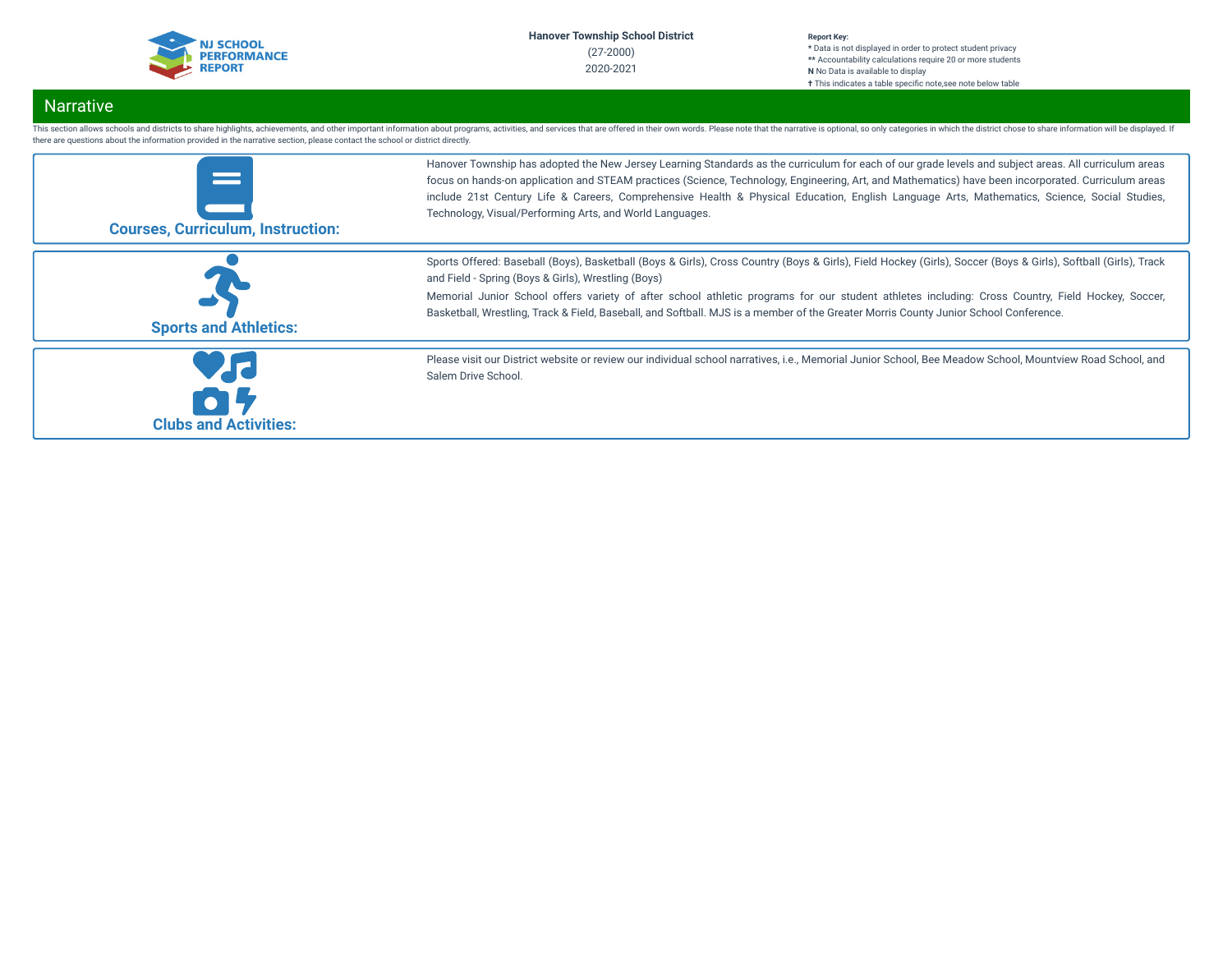| <b>NJ SCHOOL</b>   |  |
|--------------------|--|
| <b>PERFORMANCE</b> |  |
| <b>REPORT</b>      |  |

# Narrative

| <b>Before and After School Programs:</b> | Hanover Township Public Schools offers before school and after school child care to district families via the Hanover Township School Age Child Care<br>Program (HTSACC). Located in each elementary school, HTSACC operates morning and after school programs as well Camp HTSACC, our summer<br>program. A team of enthusiastic staff cares for the children by promoting a nuturing child-centered envirnoment that provides fun and interactive<br>activities for all participants.                                              |
|------------------------------------------|--------------------------------------------------------------------------------------------------------------------------------------------------------------------------------------------------------------------------------------------------------------------------------------------------------------------------------------------------------------------------------------------------------------------------------------------------------------------------------------------------------------------------------------|
| <b>Staff and Professional Learning:</b>  | Teachers are engaged in ongoing professional development. Collaborative professional learning communities (PLC's) drive professional development<br>and teachers work collaboratively within grade levels and subject areas. The Hanover Township Educator Academy provides our teachers with "peer to<br>peer" professional development opportunities provided by our resident "experts." District goals are also supported through targeted workshops that are<br>conducted both on and offsite throughout the entire school year. |
| <b>Postsecondary Information:</b>        | N/A                                                                                                                                                                                                                                                                                                                                                                                                                                                                                                                                  |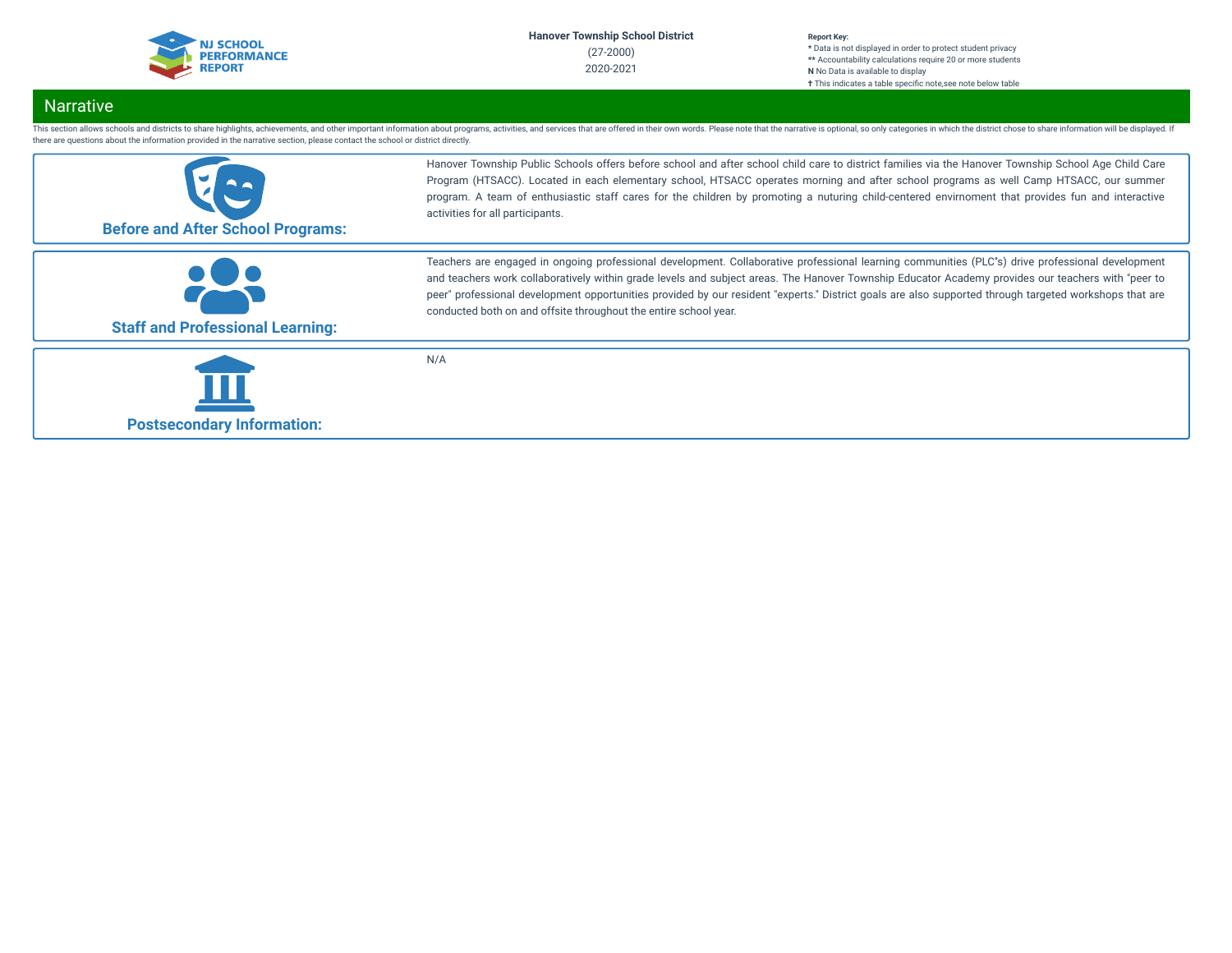| <b>NJ SCHOOL</b>   |
|--------------------|
| <b>PERFORMANCE</b> |
| <b>REPORT</b>      |
|                    |

# Narrative

| <b>Student Supports and Services:</b>     | The District's focus on the success of students with special needs is highlighted by partnerships between the general and special education faculty and<br>administration. A tiered level of supports along the full continuum of program options are provided within an inclusive learning environment. Efforts to<br>further promote the successful growth of our students and enhance our educational programs include: offering tuition-based inclusive preschool,<br>partnerships with other public school entities, as well as the District Special Education Parent Advisory Committee. |
|-------------------------------------------|------------------------------------------------------------------------------------------------------------------------------------------------------------------------------------------------------------------------------------------------------------------------------------------------------------------------------------------------------------------------------------------------------------------------------------------------------------------------------------------------------------------------------------------------------------------------------------------------|
| 60<br><b>Student Health and Wellness:</b> | Hanover Township Public Schools support a learning community that promotes the intellectual & social/emotional development of our students in a<br>child-centered educational environment. Our programs of study place strong emphasis on academic achievement and participation in various<br>mindfulness activities, health, nutrition, & lifelong physical fitness programs. Our character education programs and District mindfulness initiatives inspire<br>an appreciation and respect for all members of our district and greater community.                                            |
| <b>Parent and Community Involvement:</b>  | Thanks to our dedicated faculty & staff, committed student body, and supportive PTA's, Hanover Township Public Schools truly reflect our district's vision<br>statement: "A Community That Inspires Excellence." Through various community partnerships, family events, special programs, and community service<br>projects, our district climate is welcoming and promotes a true partnership with all community stakeholders.                                                                                                                                                                |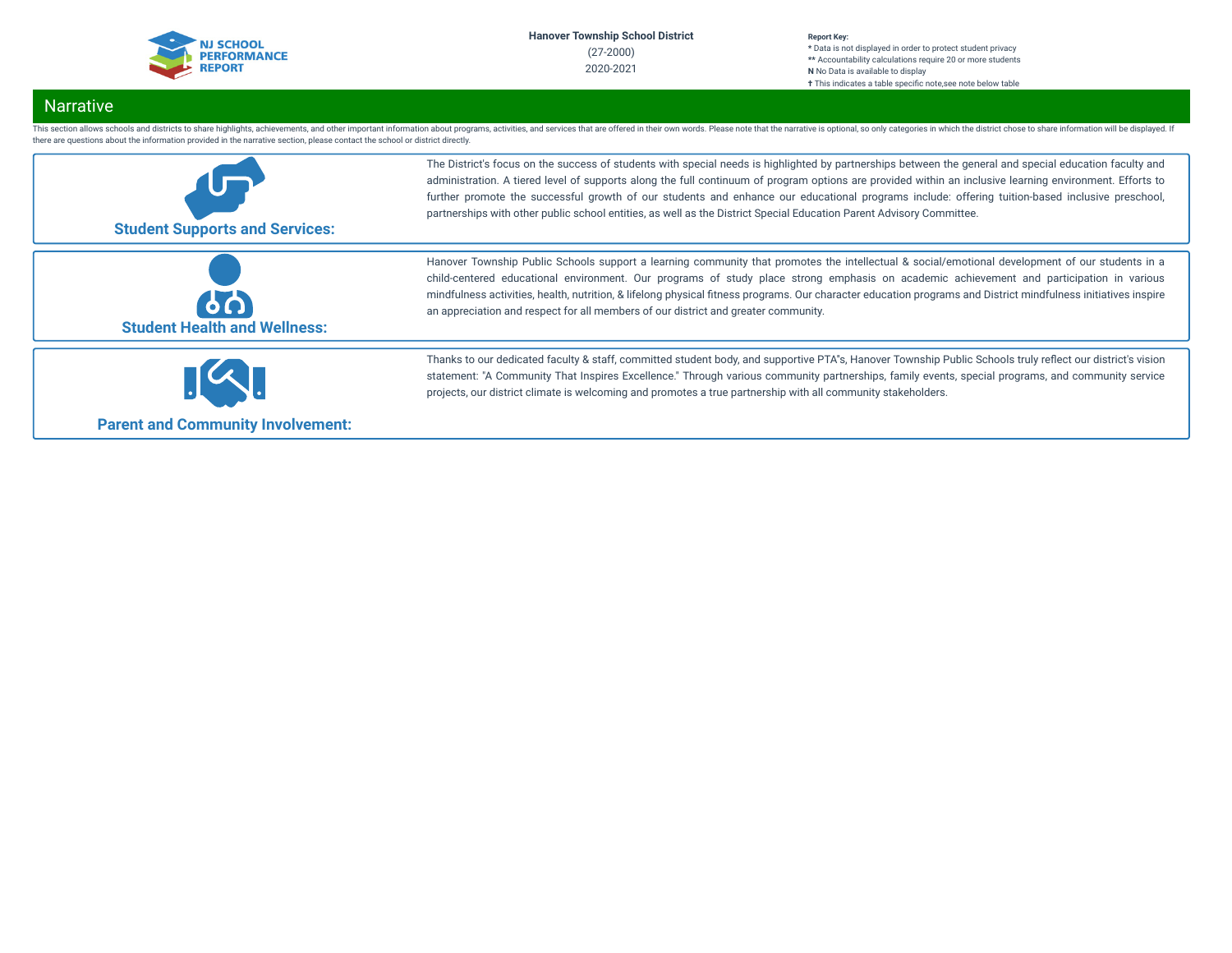| <b>NJ SCHOOL</b>   |
|--------------------|
| <b>PERFORMANCE</b> |
| <b>REPORT</b>      |
|                    |

# Narrative

| <b>Climate Surveys:</b>      | Is a Climate Survey Used: Yes; Who is surveyed: Students, Parents, Administrators, Teachers. The District promotes a school climate that supports the Six<br>Pillars of Character. We annually assess school climate" by having all District stakeholders, i.e., students, parents, faculty & staff, participate in a school<br>climate survey, modeled off of the NJDOE recommended School Climate Survey. Survey results are shared with the District School Climate Committee,<br>Board of Education, School Safety Teams, Staff, PTA's, etc. Survey results are also used to assist in the development of our annual District Goals.                                                                                                                              |
|------------------------------|-----------------------------------------------------------------------------------------------------------------------------------------------------------------------------------------------------------------------------------------------------------------------------------------------------------------------------------------------------------------------------------------------------------------------------------------------------------------------------------------------------------------------------------------------------------------------------------------------------------------------------------------------------------------------------------------------------------------------------------------------------------------------|
| .<br>.<br><b>Facilities:</b> | Our District facilities are comprised of four school buildings, three elementary schools (PreK-5) and one middle school (grades 6, 7, 8) that feature a state-<br>of-the-art auditorium/theatre, instructional media centers, computer and science laboratories, music and chorus rooms, gymnasiums, and several athletic<br>fields.                                                                                                                                                                                                                                                                                                                                                                                                                                  |
| <b>Technology and STEM:</b>  | The Hanover Township Public Schools incorporates STEAM throughout a student"s education. Students are exposed to computer application courses at<br>every grade level. Inclusive to the courses are coding opportunities, 3D printing, engineering design, and robotics. Additionally, our K-8 students apply<br>engineering design thinking practices through their science classes. Engineering is Elementary is one of our programs used to support the engineering<br>process. Applied arts courses in technology and computers are also offered at Memorial Junior School. All of our schools provide both our teachers and<br>students with numerous professional development opportunities, STEM training programs, and various hands-on learning experiences. |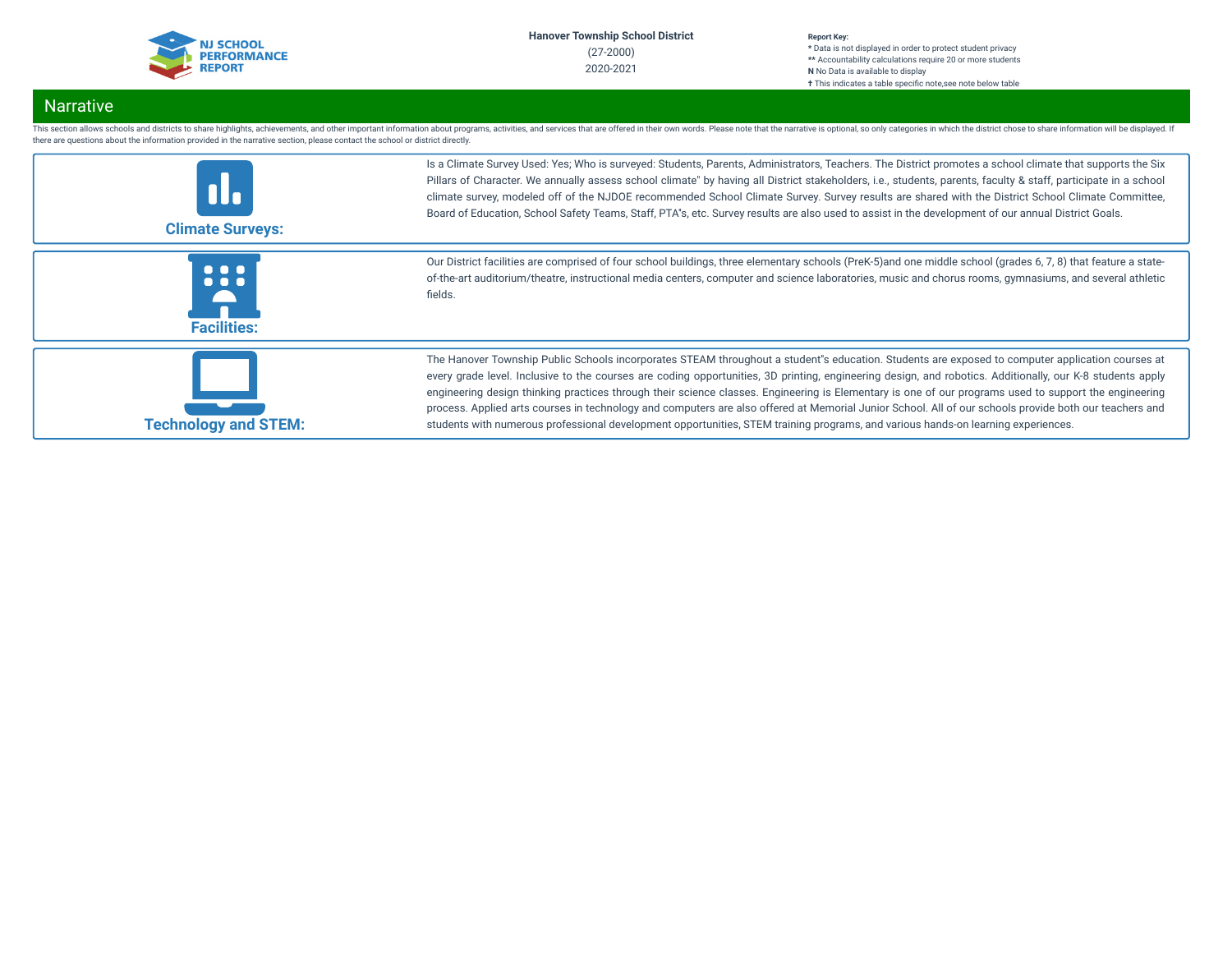

# Narrative

This section allows schools and districts to share highlights, achievements, and other important information about programs, activities, and services that are offered in their own words. Please note that the narrative is o there are questions about the information provided in the narrative section, please contact the school or district directly.



Hanover Township Public Schools commitment to promoting a welcoming educational envirnoment for all learners beginning with its youngest students in the District''s inclusive preschool program. Children between the ages of 3 and 4 years old with special needs and general education students who enroll on a tuition-basis, participate in a comprehensive, language-enriched preschool curriculum. This program provides students with a strong foundation in academic skills prior to entering kindergarten and teaches valuable lessons about living within a diverse community.